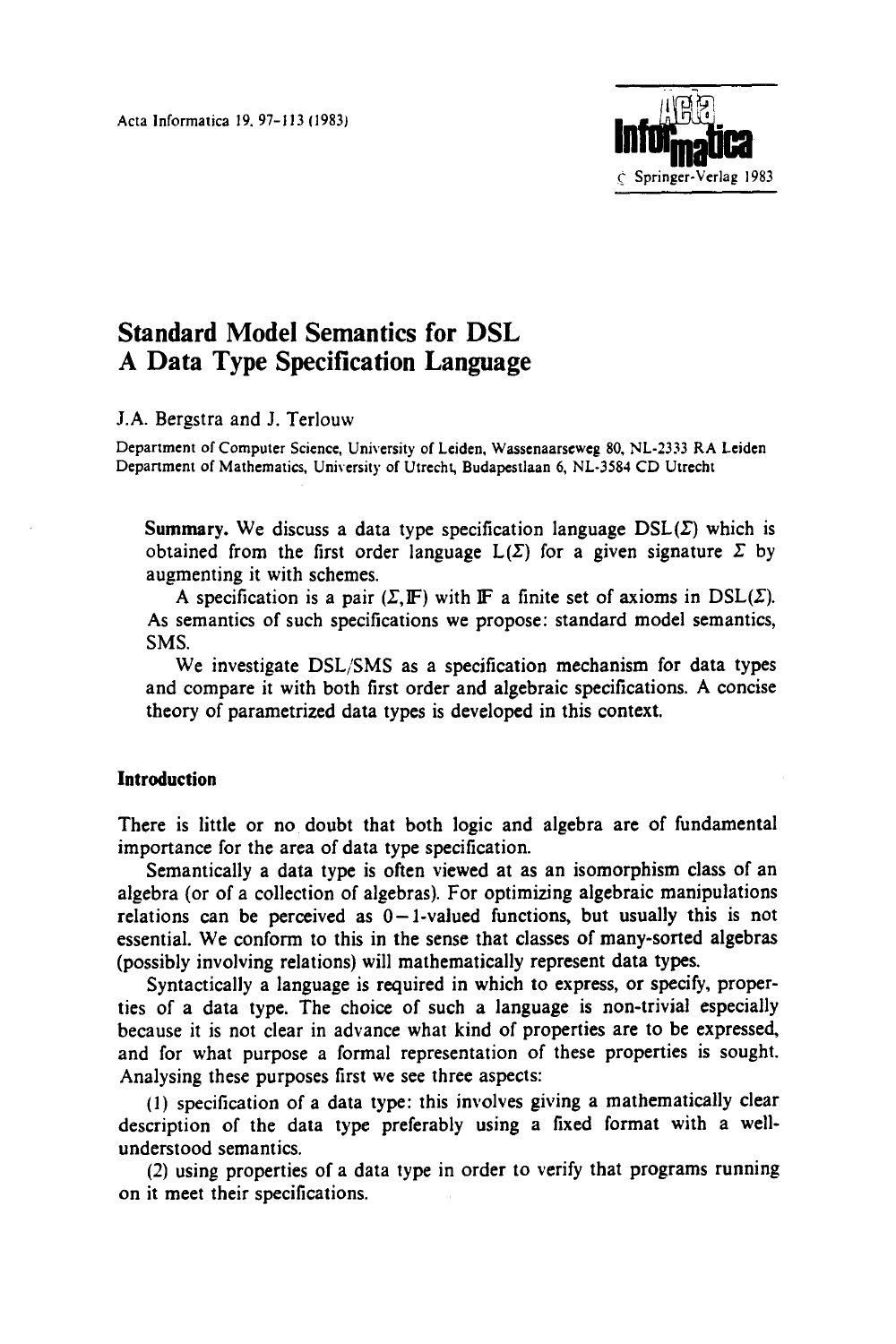(3) expressing aspects of efficiency and complexity of the data type.

Of these aspects  $(1)$  and  $(2)$  will concern us here. The present state of the art in specification and correctness proving strongly suggests that a formal language must be chosen for describing data types. Recalling our point of view that this choice is non-trivial, we must at least discuss both following questions.

(A) what possible choices are there?

(B) why to make a single choice at all?

The easier question is B. Fixing one formal system, at least for some period of time. is essential for developing a general theoretical framework which is so obvious and clear that it can be tought to students. Evidently this answer implies that the language to be chosen should be simple, both formally and conceptually. This rules out category theory in our view.

Then concerning question A we list some possibilities all depending on a given signature  $\Sigma$  (in which finitely many sorts, functions, relations and constants are named).

(1) equational logic with conditions.

This found wide-spread use after ADJ [8] and Guttag [9].

(2) first order logic  $\mathscr{L}(\Sigma)$ .

This language is mostly used in connection with Hoare's Logic for partial correctness.

(3) various second order formalisms:

(i) algorithmic, dynamic logic.

(ii)  $\mu$ -calculus.

(iii) first order logic with schemes.

Our choice is (3) (iii):  $DSL(\Sigma)$  to be explained in detail later. Although, mathematically speaking there is no novelty in our proposed formalism, the point of this paper is to suggest it as an optimal formalism for data type specifications.

DSL together with its standard model semantics SMS meets the following conditions:

(1) It provides a data type specification mechanism with a well-understood semantics that is sufficiently strong for specifying single algebras as well as classes of algebras.

Equational logic with initial or final algebra semantics is excellent for single algebras, but not for classes. First order logic provides no means to describe a single infinite algebra up to isomorphism.

(2)  $DSL(\Sigma)$  depends on  $\Sigma$  but not on any programming language that constitutes an environment for the data type. This is important because the theory should have a modular structure as well as anything else.

Of course equational and first order logic share this advantage, but algorithmic logic and  $\mu$ -calculus do not.

(3)  $DSL(\Sigma)$  presents properties of a data type, in such a way, that given a specification ( $\Sigma$ ,  $\mathbb{F}$ ), convincingly various logics can be defined: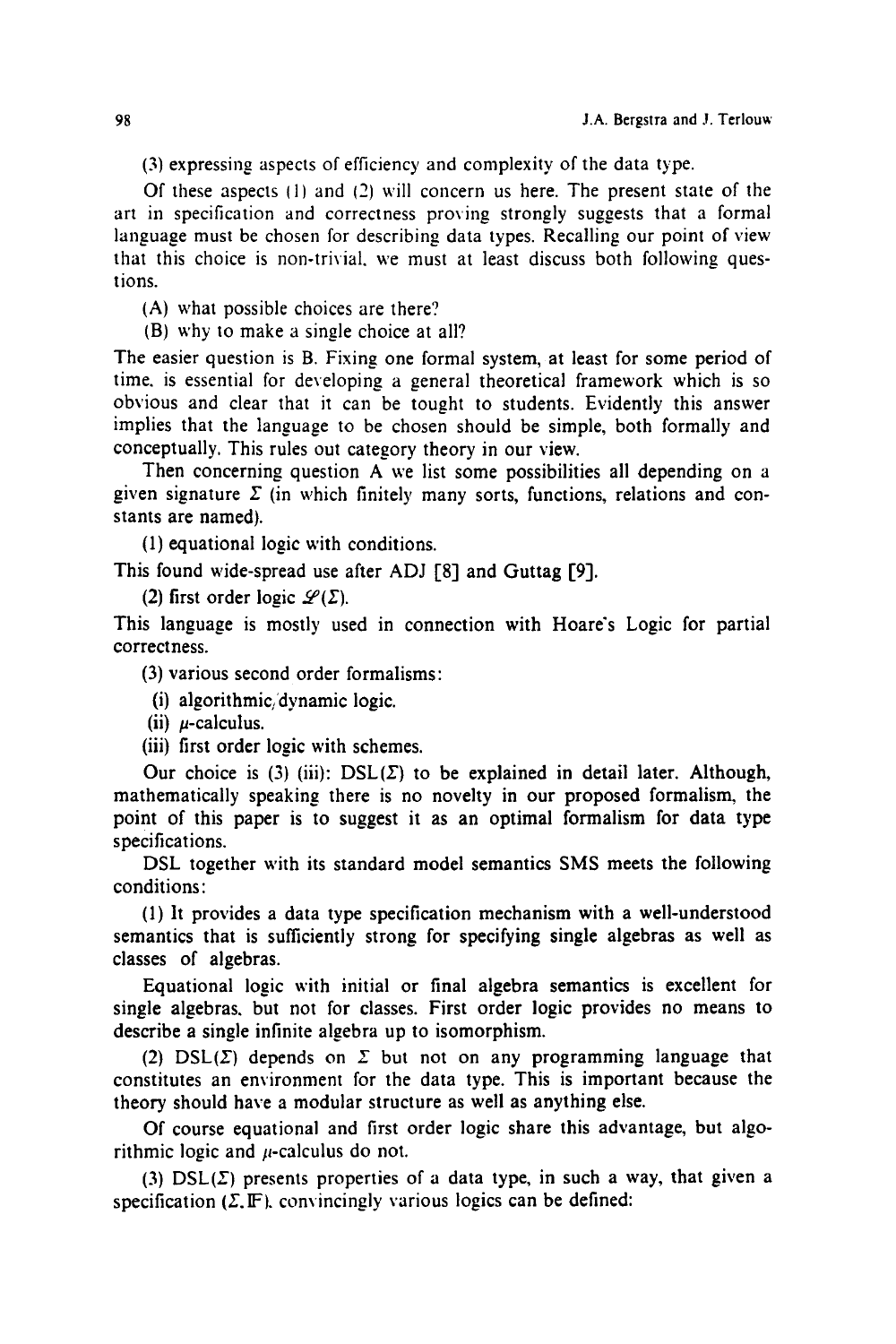$PCL(\Sigma, \mathbb{F})$ : partial correctness logic

 $TCL(\Sigma, \mathbb{F})$ : total correctness logic

 $PEL(\Sigma, \mathbb{F})$ : program equivalence logic

(of course such logics depend on a programming language).

Clearly this advantage is shared by algorithmic logic and  $\mu$ -calculus. For equational logic however partial correctness presents an unpleasant obstacle whereas a total correctness logic for first order specifications is even a useless idea because only trivial asserted programs are totally correct on the set of all models of a first order specification  $(\Sigma, T)$ .

As far as PCL( $\Sigma$ , IF), TCL( $\Sigma$ , IF) and PEL( $\Sigma$ , IF) are concerned we will not enter into details in this paper. We note that working with while programs over PCL( $\Sigma$ , IF) is a straightforward generalization of Hoare's logic. TCL( $\Sigma$ , IF) is treated in Bergstra and Klop [1] and  $PEL(\Sigma, \mathbb{F})$  is a generalization of the systems presented in Bergstra and Klop [2] (see also Bergstra and Terlouw  $[3]$ .

We finish this introduction by giving a short survey of the structure of the paper.

| 1. DSL/SMS, Many Sorted Predicate Logic with Schemes and Its Standard Model Seman-                                                                                                                                             |
|--------------------------------------------------------------------------------------------------------------------------------------------------------------------------------------------------------------------------------|
|                                                                                                                                                                                                                                |
|                                                                                                                                                                                                                                |
| 1.2. Substitution in Schemes (e.g., e.g., e.g., e.g., e.g., e.g., e.g., e.g., e.g., e.g., e.g., e.g., e.g., e.g., e.g., e.g., e.g., e.g., e.g., e.g., e.g., e.g., e.g., e.g., e.g., e.g., e.g., e.g., e.g., e.g., e.g., e.g.,  |
| 1.3. Derivability for Schemes et al., and a series of a series of the series of the series of the series of the series of the series of the series of the series of the series of the series of the series of the series of th |
|                                                                                                                                                                                                                                |
| 1.5. Examples of DSL/SMS Specifications and a subset of the set of the state of the SPSL/SMS Specifications and a subset of the state of the state of the state of the state of the state of the state of the state of the sta |
| 1.6. Comparison with Initial and Final Algebra Semantics Fig.                                                                                                                                                                  |
| 2. Parametrized Data Types (a) and a contract of the contract of the contract of the contract of the contract of the contract of the contract of the contract of the contract of the contract of the contract of the contract  |
|                                                                                                                                                                                                                                |
| 2.2. Specifications of Parametrized Data Types (a) and a subset of the set of the set of the set of the set of the set of the set of the set of the set of the set of the set of the set of the set of the set of the set of t |
|                                                                                                                                                                                                                                |
| 3. WPL: A Program Construction for Local Data Types                                                                                                                                                                            |
|                                                                                                                                                                                                                                |
| 3.2. Semantics and all the contract of the contract of the contract of the contract of the contract of the contract of the contract of the contract of the contract of the contract of the contract of the contract of the con |
|                                                                                                                                                                                                                                |
| <b>References</b> ( <i>i.e., i.e., i.e., i.e., i.e., i.e., i.e., i.e., i.e., i.e., i.e., i.e.</i> ,                                                                                                                            |

## **1. DSL/SMS, Many Sorted Predicate Logic with Schemes and its Standard Model Semantics**

*I.I. Syntax* 

For completeness sake we will provide a full description of: signatures  $\Sigma$ , Ass( $\Sigma$ ), the first order language over ( $\Sigma$ ) also called assertion language and Sch( $\Sigma$ ) the schemes over  $\Sigma$ . We put  $DSL(\Sigma) = Sch(\Sigma)$ .

A signature  $\Sigma$  consists of a listing of four sets:

 $(sorts(\Sigma),$  functions( $\Sigma$ ), relations( $\Sigma$ ), constants( $\Sigma$ )).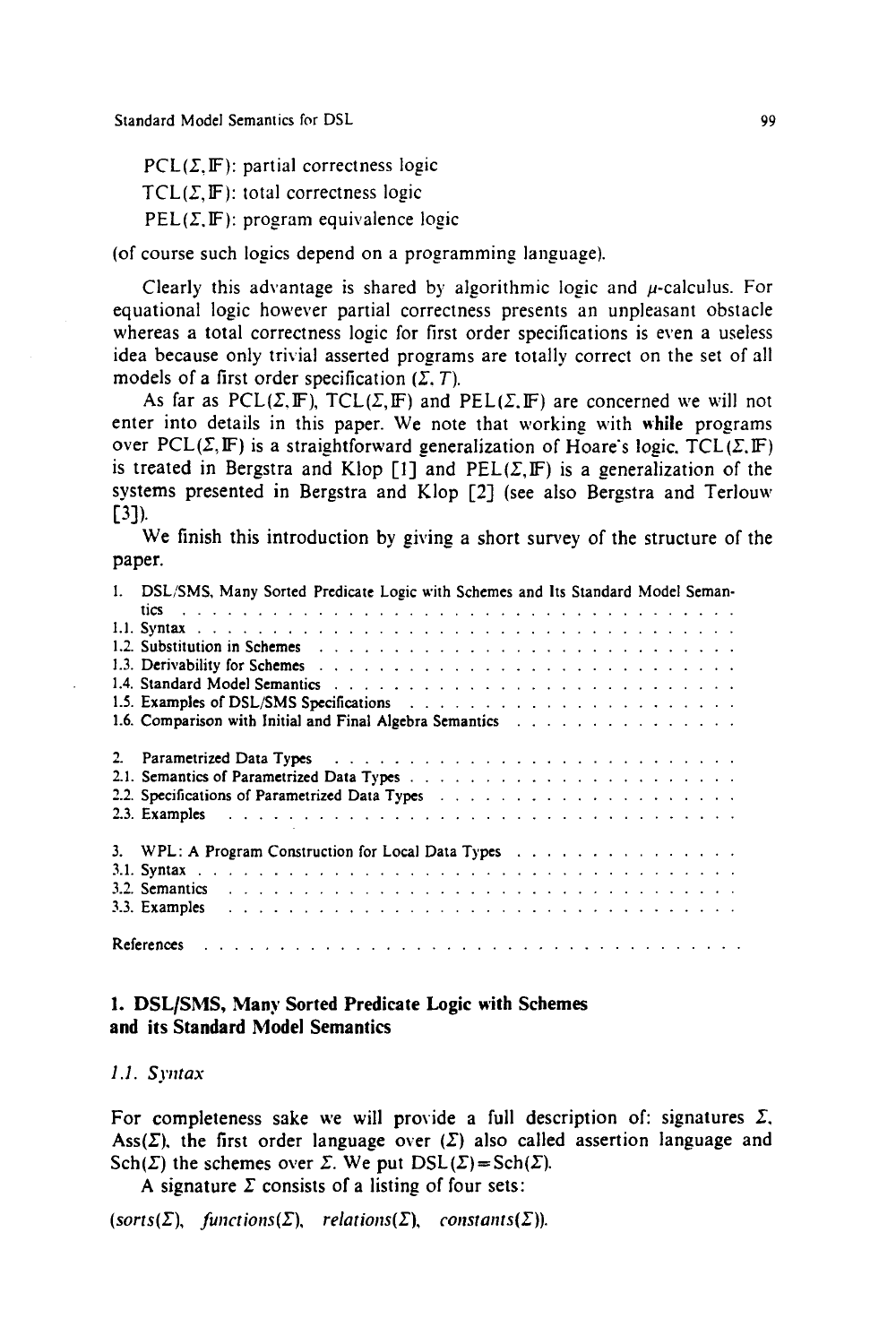These sets in turn have the following structure:

- $sorts(\Sigma)$  is a finite set of sort names: we will use  $s_1, ..., s_k$ , *s* as metavariables ranging over *sorts(* $\Sigma$ *)*.
- $functions(\Sigma)$  is a finite set of function names with arity indication, with typical form:

$$
f: s_1 \times \ldots \times s_k \to s
$$

for a function name f of arity  $(s_1, \ldots, s_k, s)$ .

*relations(* $\Sigma$ *)* is a finite set of relation names with arity; typical format:

 $r \subseteq s_1 \times \ldots \times s_k$ .

*constants* $(\Sigma)$  is a finite set of constant names with sort:

*CES* 

With *constants,* $(\Sigma)$  we denote  $\Sigma$ 's constants for sort s.

It is common to call a signature  $\Sigma$  algebraic if *relations*( $\Sigma$ ) =  $\emptyset$ .

Given two signatures  $\Sigma_1$  and  $\Sigma_2$  one obtains  $\Sigma_1 \cap \Sigma_2$ ,  $\Sigma_1 \cup \Sigma_2$  by taking component-wise unions:  $\Sigma_1 \subseteq \Sigma_2$  is meant component-wise as well.

Ass( $\Sigma$ ), usually named  $L(\Sigma)$ , the first order language over  $\Sigma$ , (containing formulae in the terminology of logic and assertions in the terminology of program correctness) deserves a detailed definition on this spot.

One starts with introducing countably many variables  $x_i^s(i \in \omega)$  for each sort s in  $sorts(\Sigma)$ . Then using a simultaneous induction for each sort s the collection Ter<sub>c</sub>( $\Sigma$ ) of  $\Sigma$ -terms for sort s is defined.

(i) *constants<sub>s</sub>*( $\Sigma$ )  $\subseteq$  Ter<sub>s</sub>( $\Sigma$ ),

(ii)  $x_i^s \in \text{Ter.}(\Sigma)$ ,

(iii) if  $t_1 \in \text{Ter}_{s_1}(\Sigma), \ldots, t_k \in \text{Ter}_{s_k}(\Sigma)$  and  $f: s_1 \times \ldots \times s_k \to s$  in *functions*( $\Sigma$ ) then  $f(t_1, \ldots, t_k) \in \text{Ter}_{s}(\Sigma)$ .

A superscript s  $(t^s)$  will indicate that t is a term of sort s. Step two consists of defining the atomic assertions, there are two kinds:

(i)  $t_1^s = t_2^s \in A$ -Ass $(\Sigma)$ ,

(ii) if  $r \subseteq s_1 \times ... \times s_k$  in *relations(* $\Sigma$ *)* then  $r(t_1^{s_1},...,t_k^{s_k}) \in A$ -Ass( $\Sigma$ ).

Then on basis of the atomic assertions  $A$ -Ass  $(\Sigma)$ , the following inductive clauses generate  $\text{Ass}(\Sigma)$ :

(i) if  $\varphi \in Ass(\Sigma)$  then also  $\bigcap \varphi$ ,  $\exists x_i^s \varphi$ ,  $\forall x_i^s \varphi \in Ass(\Sigma)$ ,

(ii) if  $\varphi_1, \varphi_2 \in Ass(\Sigma)$  then also  $\varphi_1 \vee \varphi_2, \varphi_1 \wedge \varphi_2, \varphi_1 \rightarrow \varphi_2 \in Ass(\Sigma).$ 

These definitions are perfectly standard. Less known in computing are the schemes to which attention is turned now. Schemes should enable stronger expressive power but not at the price of excessive growth in complexity of the language, *sorts*( $\Sigma$ )\* is the set of all finite lists of sort names;  $\sigma \in sorts(\Sigma)$ \* is in fact an arity of an appropriate formula of Ass $(\Sigma)$ .

Now for each  $\sigma$  *esorts*( $\Sigma$ )\* we have countably many new predicate symbols

 $\varphi_i^{\sigma}$  *(i*  $\in \omega$ ).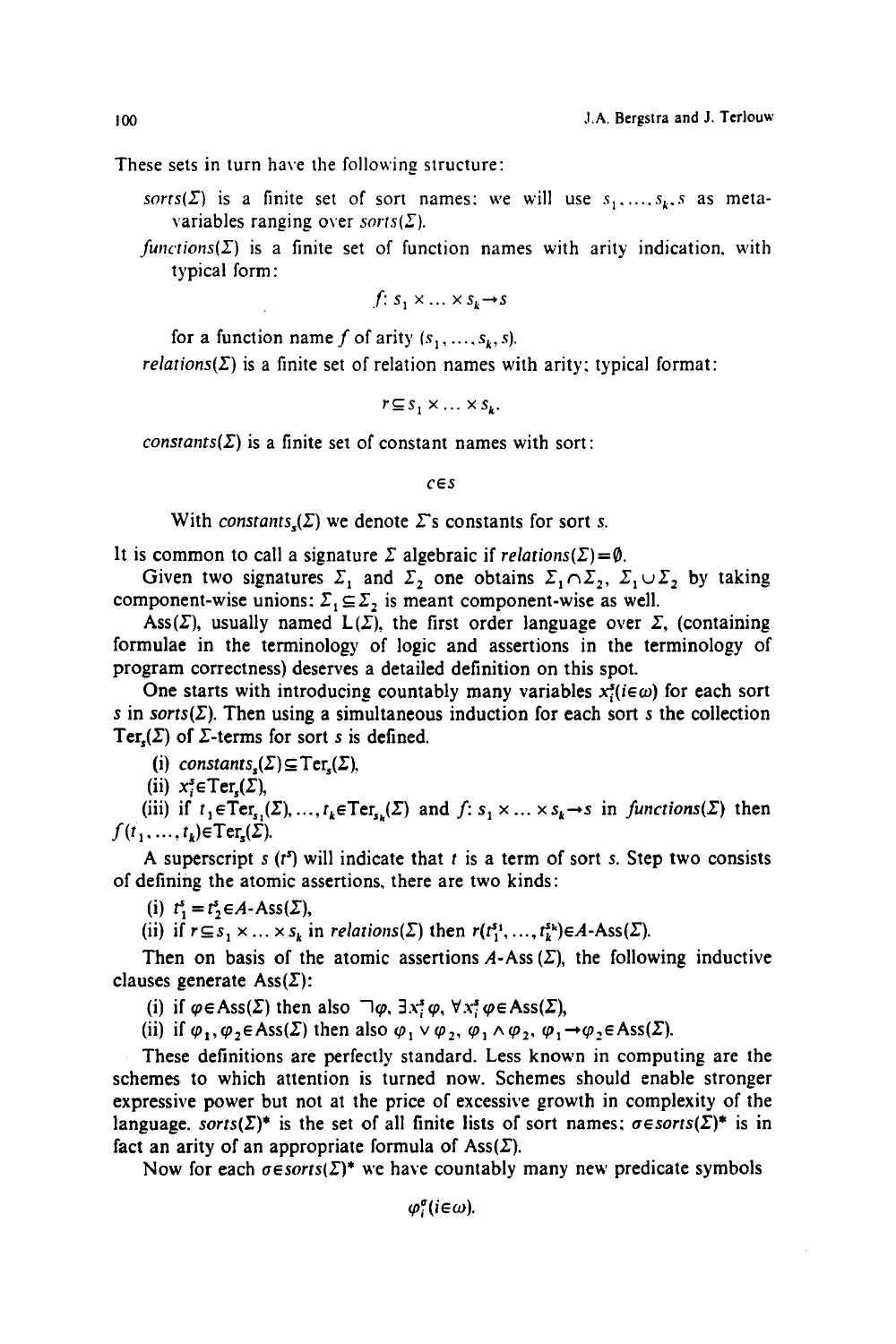(The  $\varphi^{\sigma}$  are called scheme variables, and will range, given an interpretation A of  $\Sigma$ , over all possible relations of arity  $\sigma$ , on the given interpretation).

Sch( $\Sigma$ ) the collection of schemes over  $\Sigma$  is generated by these inductive clauses:

- (i)  $\text{Ass}(\Sigma) \subseteq \text{Sch}(\Sigma)$ ,
- (ii) if  $\sigma = (s_1, \ldots, s_k)$  then  $\varphi_i(t_1^{s_1}, \ldots, t_k^{s_k}) \in \text{Sch}(\Sigma)$ .
- (iii) if  $\Phi$ ,  $\Phi$ <sub>1</sub>,  $\Phi$ ,  $\in$  Sch( $\Sigma$ ) then so are:

$$
\Box \Phi, \Phi_1 \lor \Phi_2, \Phi_1 \land \Phi_2, \Phi_1 \rightarrow \Phi_2, \exists x_i^s \Phi, \forall x_i^s \Phi.
$$

This finishes the syntactic part of the definition of our specification language  $DSL(\Sigma) = Sch(\Sigma)$ .

A DSL *specification* then is a pair:

#### $(\Sigma, \mathbb{F})$

with  $\Sigma$  a signature and IF a finite subset of DSL( $\Sigma$ ). *A first order specification* is a pair

 $(\Sigma, F)$ 

with  $F$  a finite subset of Ass $(\Sigma)$ . Of course each first order specification is a **DSL-specification but not vice versa.** 

*Example.* **This is the prime example of a signature, together with the prime**  example of a scheme:

$$
\Sigma_{\omega} \text{: sorts } I
$$
  
functions  $S: I \rightarrow I$   
constants  $0 \in I$   
 $\mathbb{F}_{\omega} \text{: } S(x) \neq 0$   
 $S(x) = S(y) \rightarrow x = y$   
IND

with IND the following scheme:

$$
\varphi(0) \wedge \forall x [\varphi(x) \rightarrow \varphi(S(x))] \rightarrow \forall x \varphi(x)
$$

## *1.2. Substitution in Schemes*

The intended meaning of the scheme variables is that one may substitute assertions for them. For technical reasons it is convenient to allow even substitution of schemes for the scheme variables.

*Definition.* Let  $\Phi$ ,  $\Psi \in Sch(\Sigma)$ . Then  $\Phi[\Psi/\varphi(x_1^{s_1},...,x_n^{s_n})]$  is the result of replacing each occurrence of the form  $\varphi(t_1, ..., t_n)$   $(t_i \in \text{Ter}_s(\Sigma))$  in  $\Phi$  by  $\Psi[t_1/x_1^{s_1}, ..., t_n/x_n^{s_n}].$ 

(Here "ordinary" substitution for variables *[t/x]* is defined just as for assertions in the usual way.)

Note that there is no restriction on the actual variables that occur in  $\Psi$ and  $\Phi$ .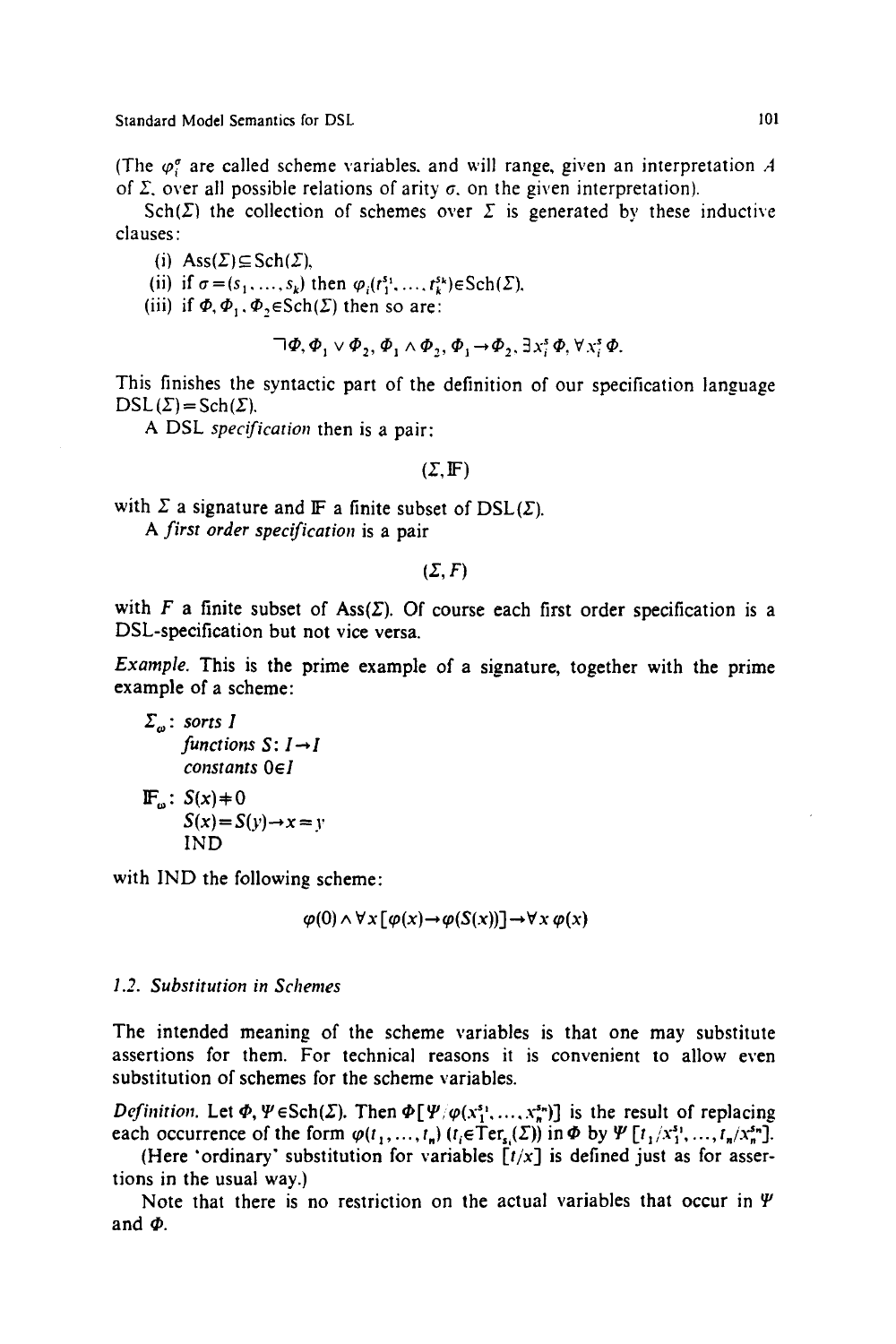*Example.* Let  $\Phi = \text{IND}$  and  $\Psi \equiv x + y = y + x$ . Then

$$
IND[\Psi/\varphi(x)] \equiv \Psi[0/x] \land \forall x(\Psi[x/x] \rightarrow \Psi[S(x)/x]) \rightarrow \forall x \Psi[x/x] \equiv 0 + y
$$
  
= y + 0 \land \forall x(x + y = y + x \rightarrow S(x) + y = y + S(x)) \rightarrow \forall x x + y = y + x.

(Of course this example is meant within an extension signature of  $\Sigma_{\omega}$  containing a function  $+$ .)

*Definition.* Let  $\Phi = \Phi(\varphi_1, ..., \varphi_k)$  be a scheme in Sch( $\Sigma$ ). The meaning of  $\Phi$  w.r.t.  $\Sigma$ ,  $[\![\Phi]\!]_2$  is the collection of all substitution instances of  $\Phi$  obtained by substituting assertions  $p_i \in Ass(\Sigma)$  for the scheme variables  $\varphi_i$  in  $\Phi$ :

$$
\llbracket \Phi \rrbracket_{\mathbf{r}} = \{ \Phi[\vec{p}/\vec{\phi}] | \vec{p} \in \text{Ass}(\Sigma) \}.
$$

## *1.3. Derivability for Schemes*

Let  $\vdash$  be some conventional proof system for first order logic. It is a relation

 $(\Sigma, F) \mapsto \varphi$ 

between first order specifications and assertions. From a syntactic point of view  $\vdash$  is attractive because of its nature as a calculus.

Aiming at generalizing  $\vdash$  to the case of deriving schemes from DSL specifications one observes that axioms and rules of  $\vdash$  make sense in the presence of schemes just as well

Taking  $\vdash$  as a proofsystem for deriving schemes from specifications does not reflect properly the fact that  $[\![\Phi]\!]$ , is the intended meaning of  $\Phi$  within a context defined by  $\Sigma$ .

A suitable system is found, however, by augmenting  $\vdash$  with the following substitution rule

$$
\frac{\varPhi_1}{\varPhi_1[\varPhi_2/\varphi(\tilde{x})]}
$$

(for  $\Phi_i \in \text{Sch}(\Sigma)$ ,  $\varphi$  a scheme variable).

For the resulting proofsystem we use the notation  $(\Sigma, \mathbb{F}) \mapsto \Phi$ .

**Proposition.** For each specification  $(\Sigma, \mathbb{F})$  and assertion  $\varphi \in \text{Ass}(\Sigma)$  the following *are equiralent :* 

- (i)  $(\Sigma, \mathbb{F}) \vdash \varphi$ ,
- (ii)  $(\Sigma, [\![\mathbf{F}]\!]_2) \vdash \varphi$ .

*Proof.* Obvious.

This proposition reduces derivability for schemes to first order derivability in the case of an assertion as conclusion. The result can be generalized: let  $\Phi(\varphi_1, ..., \varphi_k) = \Phi \in \text{Sch}(\Sigma)$ :

Obtain  $\Sigma_{\vec{\theta}}$  from  $\Sigma$  by adding the  $\varphi_i$  as new relation names of suitable arity. Then the following are equivalent:

- (i)  $(\Sigma, \mathbb{F}) \vdash \phi$ ,
- (ii)  $(\Sigma_{\vec{\sigma}}, \mathbb{F}) \leftarrow \Phi$ .
- (iii)  $(\Sigma_{\vec{\sigma}}, [\![\mathbb{F}]\!]_{\Sigma_{\vec{\sigma}}} ) \vdash \Phi.$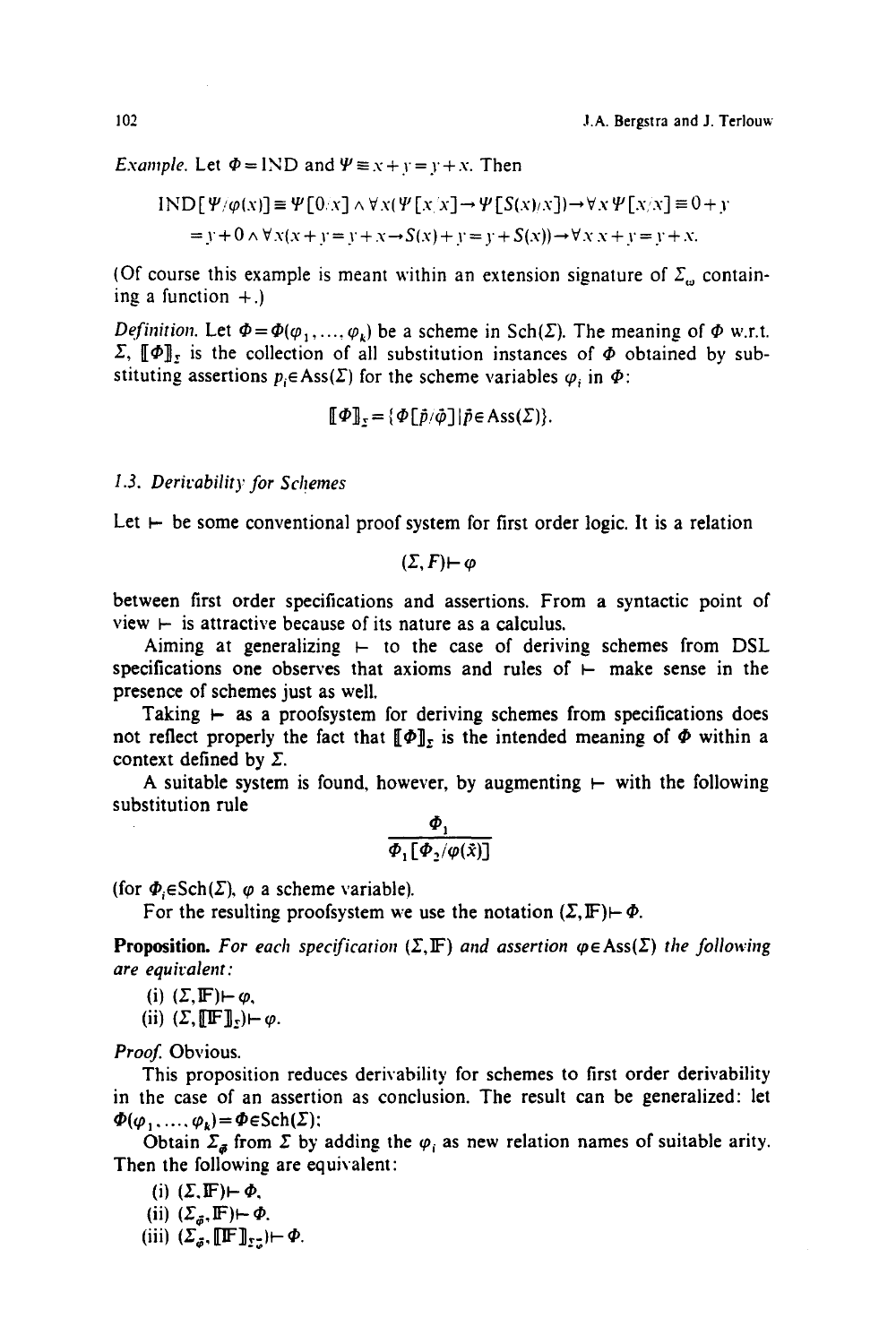This also represents a reduction to first order derivability because  $\Phi \in Ass(\Sigma_{\pi})$ .

*Remark.*  $(\Sigma, F) \mapsto \omega$  is complete for the usual model theoretic (Tarski) semantics  $(\Sigma, F) \models \varphi$ . It is possible to construct a generalization  $\models'$  for  $\models$  in the case of schemes such that

$$
(\Sigma, \mathbb{F}) \vdash \varphi \Leftrightarrow (\Sigma, \mathbb{F}) \vDash \varphi
$$

becomes true. Unfortunately the semantics  $\neq'$  does not turn  $\text{DSL}(\Sigma)$  into a useful specification language. Therefore we abandon  $\models'$  and the completeness of  $\vdash$  in favour of an alternative semantics, standard model semantics, that is explained in the next section.

## *t.4. Standard Model Semantics* (SMS)

In this section a semantics for DSL specifications will be outlined which turns it into a quite flexible tool for data type specification.

SMS, like other semantics, provides for a given specification  $(\Sigma, \mathbb{F})$  a collection of  $\Sigma$ -structures that match the specification. We use the notations

$$
Mod_s(\Sigma, \mathbb{F}) \quad \text{and} \quad Alg_s(\Sigma, \mathbb{F})
$$

for the collection of  $\Sigma$ -structures ( $\Sigma$ -algebras, if  $\Sigma$  is algebraic) that match  $(\Sigma, \mathbb{F})$  in the sense of SMS.

1.4.1. Tarski's semantics. In order to obtain full precision: a *Σ*-structure (model, algebra) consists of a family

 ${A$ ,  $|$ *s* $\in$ *sorts* $(\Sigma)$ }

of non-empty sets serving as domains for each sort, equipped with an interpretation for all functions relations and constants in  $\Sigma$ .

For f:  $s_1 \times ... \times s_k \rightarrow s \in$  functions( $\Sigma$ ), an interpretation is a function F:  $A_1 \times ...$  $\times A_{s_k} \rightarrow A_s$ ; for  $r \subseteq s_1 \times ... \times s_k$ *erelations(* $\Sigma$ *)* an interpretation provides a relation  $R \subseteq A_{s_1} \times ... \times A_{s_k}$ ;  $c \in constants_s(\Sigma)$  is interpreted by an element C of  $A_s$ .

Mod( $\Sigma$ ) is the class of all  $\Sigma$ -structures (Alg( $\Sigma$ ) for an algebraic  $\Sigma$ ). A valuation  $\alpha$  is a mapping which, for  $A \in Mod(\Sigma)$  yields to each variable  $x_i^s$  a value  $x^{s}(i)$  in the corresponding domain. Tarski's semantics, the most commonly used semantics for  $\text{Ass}(\Sigma)$  indeed, inductively defines a relation

 $A, x \models \varphi$ 

for  $A \in Mod(\Sigma)$ , x a valuation for A and  $\varphi \in Ass(\Sigma)$ . On top of this,  $A \vDash \varphi$  is defined as:

$$
\forall \alpha(A, \alpha \models \varphi).
$$

The essence of this last step is that assertions with free variables get a definite meaning independent of any valuation.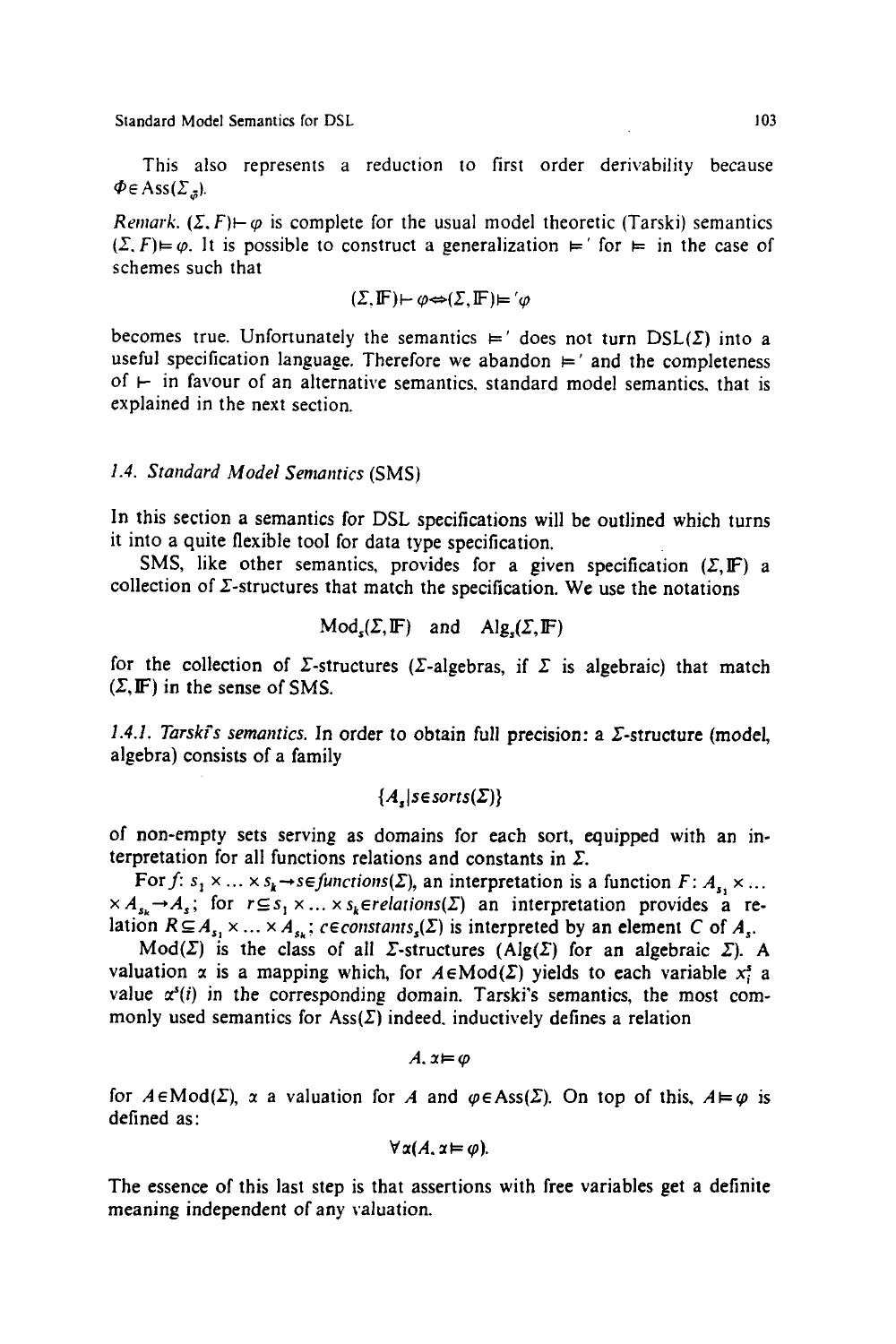As a preparatory step for SMS the relation

 $A = \Phi$ 

for  $A \in Mod(\Sigma)$ .  $\Phi \in Sch(\Sigma)$  is required. We define:

$$
A \vDash \Phi
$$
 if and only if,  

$$
A \vDash [\![\Phi]\!]_S
$$

(i.e.  $\forall \varphi \in [\![\Phi]\!]$ ,  $A \models \varphi$ ).

Clearly  $A \models \Phi$  if and only if  $\Phi = \Phi(\varphi_1, ..., \varphi_k)$  cannot be refuted in A by substituting for the  $\varphi_i$  any predicates that are first order definable on A.

*1.4.2. Standard model semantics.* Let  $\Phi = \Phi(\varphi_1, ..., \varphi_k)$ ; the signature  $\Sigma_{\vec{\varphi}}$  is obtained by adding  $\varphi_1, ..., \varphi_k$  as new relation names to  $\Sigma$  for appropriate arities. A structure  $A' \in Mod(\Sigma_a)$  is called an expansion of  $A \in Mod(\Sigma)$  if A is obtained from A' by leaving away the interpretations of  $\varphi_1, \ldots, \varphi_k$ .

*Standard model semantics* is based on a relation

 $A = .\Phi$ 

(read:  $\Phi$  is standardly true of A, or: A is a standard model of  $\Phi$ ) with this meaning: "for every expansion  $A' \in Mod(\Sigma_{\vec{a}})$  of  $A, A' \models \Phi$ ".

Clearly  $A \models_{s} \Phi$  says that no conceivable interpretation of the  $\varphi_i$  on A refutes  $\Phi$ .

*1.4.3. Notations* 

(i)  $A \models \mathbb{F}$  if for all  $\Phi \in \mathbb{F}$ ,  $A \models \Phi$ .

- (ii)  $Mod_s(\Sigma, \mathbb{F}) = \{A \in Mod(\Sigma) | A \models \mathbb{F}\}\$
- (iii)  $(\Sigma, \mathbb{F}) \models \Phi$ : for each  $A \in Mod_{\mathcal{L}}(\Sigma, \mathbb{F})$   $A \models \Phi$ .

(iv) Let K and L be two classes of  $\Sigma$ -structures, then  $K \cong L$  abbreviates: for each  $A \in K$  there is a  $B \in L$  with  $A \cong B$  and conversely. Now if  $Mod_s(\Sigma, \mathbb{F}) \cong \{A\}$ we propose the more suggestive notation

$$
(\Sigma, \mathbb{F}) {\rightarrow} A.
$$

*Example.*  $(\Sigma_{\omega}, \mathbb{F}_{\omega}) \rightarrow (\omega, S, 0)$ .

#### *1.5. Examples of* DSL/SMS *specifications*

1.5.1. Finite sets. Take  $\Sigma_A$ : *sorts: A*, no functions relations or constants.  $Mod(\Sigma_A)$  is just the collection of all sets.

With  $\mathbb{F}_{\mathsf{f}\mathsf{A}}$  as below,  $\text{Mod}_{\mathsf{s}}(\Sigma_A,\mathbb{F}_{\mathsf{f}\mathsf{A}})$  is the collection of all finite sets.  $\mathbb{F}_{\mathsf{f}\mathsf{A}}$ contains one scheme variable  $\phi(x, y)$ :

 $\mathbf{F}_{\mathbf{f}\mathbf{A}} \equiv \text{Fun}(\phi) \wedge \text{Inj}(\phi) \rightarrow \text{Surj}(\phi)$ .

Here:  $\text{Fun}(\phi) \equiv \forall x \exists ! y \phi(x, y)$ 

 $\text{Inj}(\phi) \equiv \forall x \, y \, z \, [\phi(x, y) \land \phi(y, z) \rightarrow z = y]$  $Surj(\phi) \equiv \forall$   $\forall$   $\exists$   $x \phi(x, y)$ .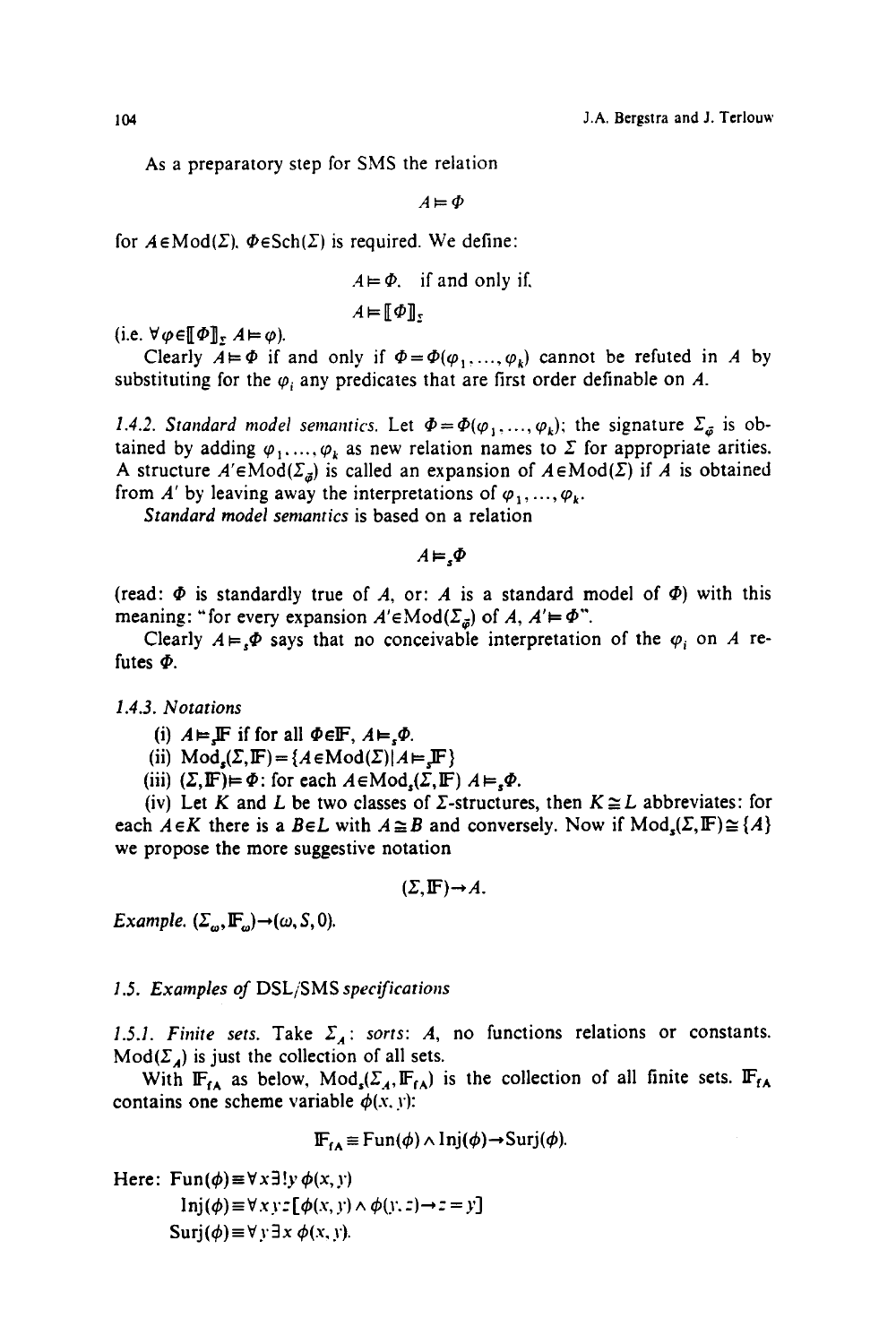*1.5.2. Natural numbers.*  $N=(\omega, S, +, \cdot, 0)$ , signature  $\Sigma_{\omega_{m-+}}$ ; let  $\mathbb{F}_{\omega_{m-+}}$  be

$$
\mathbb{F}_{\omega} \cup \{x + 0 = x, x + S(y) = S(x + y), x \cdot 0 = 0, x \cdot S(y) = x \cdot y + x\}
$$

Now  $(\Sigma_{\alpha_1}, \Pi_{\alpha_2}, \Pi_{\alpha_3}, \bot) \rightarrow N$ .

*1.5.3. All bounded counters.* All structures of the form  $(\{0, ..., n\}, S_n, 0)$  with

$$
S_n(i) = \begin{cases} i+1 & \text{if } i < n \\ n & \text{if } i = n. \end{cases}
$$

Let  $\Sigma_{\text{CO}}$  be a suitable signature then  $\text{Mod}_s(\Sigma_{\text{CO}}, \mathbb{F}_{\text{BCO}})$  contains exactly all structures isomorphic to a bounded counter, with  $\mathbb{F}_{\text{RCO}}$  as follows:

$$
\begin{cases} 0 + S(x), \exists x F(x) = x, x + y \wedge F(x) = F(y) \rightarrow (x = F(y) \vee y = F(x)) \\ \text{IND} \end{cases}
$$

1.5.4. Well-ordered sets. Let  $\Sigma_{\text{WOA}}$  consist of one sort A and a binary relation R on it. Take  $\mathbb{F}_{\text{woa}}$ :

$$
\begin{cases} \forall x \, y \, z \, [R(x, y) \land R(y, z) \rightarrow R(x, z)] \\ \forall x \, y \, R(x, y) \lor R(y, x) \lor x \neq y \\ \exists x \, \varphi(x) \rightarrow \exists x (\varphi(x) \land \forall y [\varphi(y) \rightarrow \neg R(y, x)]). \end{cases}
$$

Then  $Mod_s(\Sigma_{WOA}, F_{WOA})$  contains all structures  $(A, R)$  with R a well-ordering of A.

*1.5.5. Uncountable sets plus integers.* Let  $\Sigma_{\omega}$  be a signature that extends  $\Sigma_{\omega}$ with a new sort A. We look for a specification  $(\Sigma_{\omega A}, \mathbb{F}_{\omega A})$  such that

 $Mod_{a}(\Sigma_{n+1}, \mathbb{F}_{n+1})$ 

contains all structures of the form  $((\omega, S, 0), A)$  with A an uncountable set.

 $\mathbf{F}_{\omega \mathbf{A} \mathbf{L}} = \mathbf{F}_{\omega} \cup \{\text{Fun}(\phi) \rightarrow \text{Fun}(\phi)\}\$  where  $\phi(x^i, y^{\mathbf{A}})$  is a binary scheme variable.

*1.5.6. Sets on A.* We aim at a specification of all structures of the form

$$
(A, SOA, \emptyset, E, INS)
$$

with A a set, SOA another set with constant  $\emptyset$  and operation **INS:**  $A \times SOA \rightarrow SOA$  and E a relation  $\subseteq A \times SOA$ , such that the system is isomorphic with the one obtained by taking **SOA:** finite subsets of  $A$ ,  $\emptyset$  the empty set.  $E$ : 'element of' and **INS:** insertion.

$$
\begin{aligned} \n\mathbb{F}_{\text{SOA}} &: \quad \nabla E(x, \emptyset), \forall x (E(x, X) \leftrightarrow E(x, Y)) \rightarrow X = Y \\ \n& E(x, \text{INS}(y, X)) \leftrightarrow x = y \lor E(x, X) \\ \n& \phi(\emptyset) \land \forall x X (\phi(X) \rightarrow \phi(\text{INS}(x, X))) \rightarrow \forall X \phi(X) \n\end{aligned}
$$

here  $x, y$  range over  $A$ ;  $X, Y$  over SOA.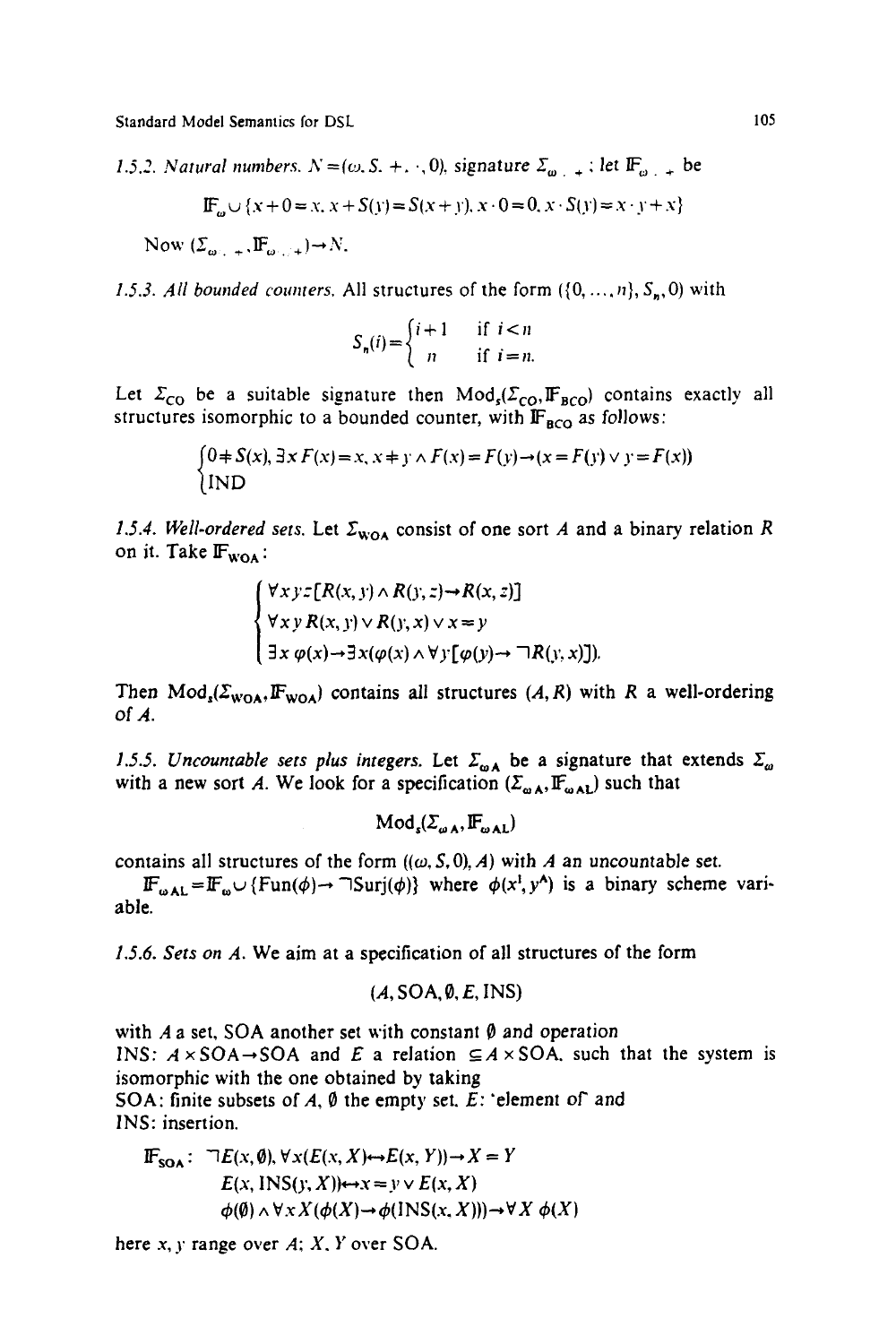*1.5.7. Binary trees.*  $(\Sigma_{\text{BT}}, \mathbb{F}_{\text{BT}})$  with

$$
\Sigma_{\text{BT}}: \text{ sorts } T
$$
\n
$$
\text{functions COMB}: T \times T \to T
$$
\n
$$
\text{LEFT}: T \to T
$$
\n
$$
\text{RIGHT}: T \to T
$$
\n
$$
\text{relations } AT \subseteq T
$$
\n
$$
\text{constants } e \in T
$$
\n
$$
\mathbf{F}_{\text{BT}}: AT(x) \to \text{LEFT}(x) = \text{RIGHT}(x) = e
$$
\n
$$
\text{AT}(e)
$$
\n
$$
\neg AT(x) \to \exists y : z(x = \text{COMB}(y, z))
$$
\n
$$
\text{COMB}(x, y) = \text{COMB}(x, w) \to x = v \land y = w
$$
\n
$$
\text{LEFT}(\text{COMB}(x, y)) = x
$$
\n
$$
\text{RIGHT}(\text{COMB}(x, y)) = y
$$
\n
$$
[\forall x (AT(x) \to \phi(x)) \land \forall x y (\phi(x) \land \phi(y) \to \phi(\text{COMB}(x, y)))] \to \forall x \phi(x).
$$

## *1.6. Comparison with Initial and Final Algebra Semantics*

Algebraic specifications and its two favourite semantics have been extensively studied in the literature [8-11, 13]. Given an algebraic signature  $\Sigma$ , an equation is a form

 $t_1^s = t_2^s$  (sesorts( $\Sigma$ ),  $t_i \in \text{Ter}_s(\Sigma)$ )

and a conditional equation is a form

$$
t_1^{s_1} = r_1^{s_1} \wedge \ldots \wedge t_k^{s_k} = r_k^{s_k} \rightarrow t^s = r^s \qquad (s, s_i \in \text{sorts}(\Sigma), t_i, r_i, t, r \in \text{Ter}(\Sigma)).
$$

An algebraic specification is a specification

$$
(\Sigma, F)
$$

with  $F$  a finite set of conditional equations.

*1.6.1. Initial and final algebra semantics. Let*  $T<sub>x</sub>$  denote the algebra of closed  $\Sigma$ terms. Clearly  $T_x$  is *Z*-algebra. If  $\equiv$  is a congruence on  $T_x$  then  $T_{x/\equiv}$  is also a  $\Sigma$ -algebra. A  $\Sigma$ -algebra A is minimal if for some congruence  $\equiv$  or  $T_{\Sigma}$ ,  $A \cong T_{\Sigma/\Sigma}$ . We say that  $\equiv$  satisfies E (is an E-congruence) if  $T_{\Sigma/\equiv} \models E$ .

There exists an E-congruence  $\equiv_E$  on  $T<sub>z</sub>$  which is the smallest one among the E-congruences.  $T_{\Sigma/\equiv E} = T(\Sigma, E)$  is the initial algebra for  $(\Sigma, E)$ .

A congruence  $\equiv$  on  $T<sub>r</sub>$  is trivial if it has for each sort exactly one congruence class. Now it may or may not be the case that there exists a largest non-trivial E-congruence. If so denote it  $\equiv_{E}^{L}$  and write  $F(\Sigma,E)=T_{\Sigma/\equiv_{E}^{L}}$ . If  $F(\Sigma, E)$  exists it is called the final algebra semantics of the specification  $(\Sigma, E)$ .

Thus, summing up: for an algebraic specification  $(\Sigma, E)$ 

- (i) there *always* exists an initial algebra semantics  $T(\Sigma, E)$ ,
- (ii) there *may* exist a final algebra semantics  $F(\Sigma, E)$ ,
- (iii) both  $T(\Sigma, E)$  and  $F(\Sigma, E)$  are *minimal* algebras.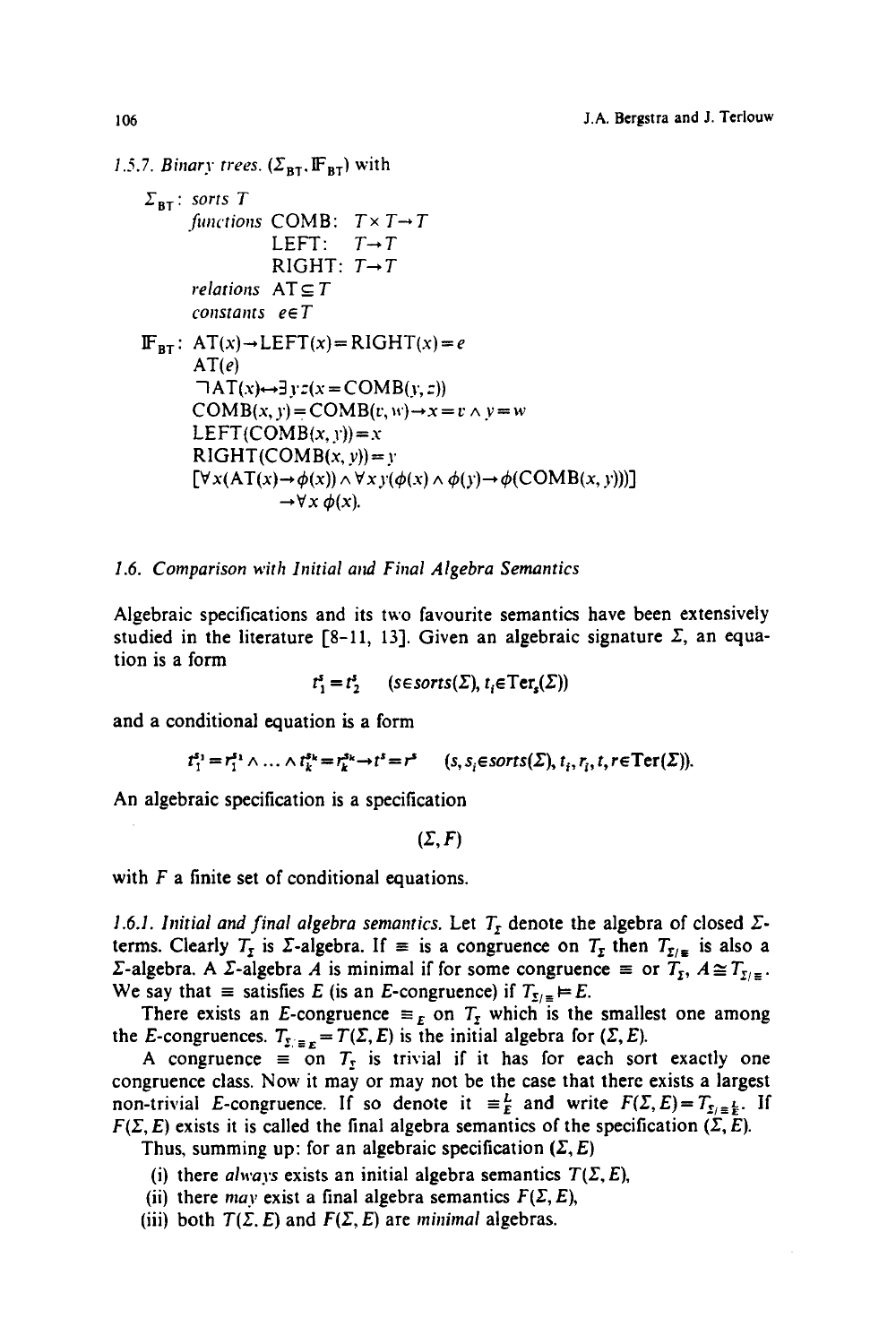*1.6.2.* DSL/SMS *and final algebras.* The first important observation concerning DSL/SMS in connection with algebraic specifications is the following:

**Proposition.** For each algebraic signature  $\Sigma$  there is a scheme gen( $\Sigma$ ) with the *property that*  $Mod_{\epsilon}(\text{gen}(\Sigma))$  *is just the class of minimal*  $\Sigma$ -algebras.

*Proof.* Write  $S = sorts(\Sigma)$ ; take for  $s \in S \phi_{s}(x^{s})$  a unary scheme variable with variable x<sup>s</sup> ranging over s. Then gen( $\Sigma$ ) is as follows:

$$
\left[\bigwedge_{s \in S} \bigwedge_{c \in S} \phi_{s}(c)\right]
$$
  

$$
\bigwedge_{f: s_{1} \times ... \times s_{k} \to s} (\forall x^{s_{1}}, ..., x^{s_{k}} \phi_{s_{1}}(x^{s_{1}}) \wedge ... \wedge \phi_{s_{k}}(x^{s_{k}}) \to \phi_{s}(f(x_{1}^{s_{1}}, ..., x_{k}^{s_{k}}))]
$$
  

$$
\Rightarrow \bigwedge_{s \in S} \forall x^{s} \phi_{s}(x^{s}).
$$

Now suppose  $A \vDash \text{gen}(\Sigma)$ . Interpret  $\phi^s(x^s)$  by the predicate "x<sup>s</sup> is the value of a closed  $\Sigma$ -term". It follows that  $A$  is minimal.

Consequently DSL/SMS is fully able to express that part of initial/final algebra semantics which has to do with the fact that these semantices are minimal algebras.

Considering final algebra semantics, it turns out that final algebra semantics can be conceived as a subcase of SMS when appropriate extra schemes gen( $\Sigma$ ) and max( $\Sigma$ ) are used.

There is a uniform construction  $(\Sigma, E) \in \text{max}(\Sigma, E) \in \text{Sch}(\Sigma)$  that finds to each algebraic specification  $(\Sigma, E)$  a scheme max $(\Sigma, E)$  such that the following proposition is valid.

**Proposition.** *If*  $F(\Sigma, E)$  exists and for some pair of closed terms  $t_1^s, t_2^s$  $F(\Sigma, E) = t_1^s + t_2^s$  then  $(\Sigma, E + t_1^s + t_2^s + \text{gen}(\Sigma) + \text{max}(\Sigma, E)) \rightarrow F(\Sigma, E)$ .

 $Max(\Sigma, E)$  is a somewhat complex scheme which says of an algebra that it is impossible to impose on it any nontrivial E-congruence. The scheme variables of max( $\Sigma$ , E) are one binary predicate  $\varphi_s(x^s, y^s)$  for each sort  $s \in S$  $(=sorts(\Sigma))$ ;  $\varphi$ , will represent the s-component of a candidate congruence (on A).  $max(\Sigma, E)$  is composed of three subschemes:

congruence
$$
(\vec{\phi}_s)
$$
, trivial $(\vec{\phi}_s)$  and  $e\text{-correct}(\vec{\phi}_s)$  for  $e \in E$ .  
\nHere: congruence $(\vec{\phi}_s) \equiv \bigwedge_{s \in S} [\phi_s(x^s, x^s) \wedge \phi_s(x^s, y^s) \leftrightarrow \phi_s(y^s, x^s)]$   
\n $\wedge (\phi_s(x^s, y^s) \wedge \phi_s(y^s, z^s) \rightarrow \phi_s(x^s, z^s))$   
\n $\wedge \bigwedge_{f:s_1 \times \dots \times s_k \to s} \bigwedge_{i=1}^k \phi_{s_i}(x^s_i, y^s_i) \rightarrow \phi_s(f(x_1, \dots, x_k)), f(y_1, \dots, y_k)) \bigg]$   
\ntrivial $(\vec{\phi}_s) \equiv (\bigwedge_{s \in S} \forall x^s y^s \phi_s(x^s, y^s)) \vee \bigwedge_{s \in S} \forall x^s y^s \phi_s(x^s, y^s) \leftrightarrow x^s = y^s$   
\n $e\text{-correct}(\vec{\phi}_s) \equiv \forall \tilde{x} \bigg[ \bigwedge_{i=1}^n \phi_{s_i}(t_i^s(\tilde{x}), r_i^s(\tilde{x})) \rightarrow \phi_s(t^s(\tilde{x}), r^s(\tilde{x})) \bigg]$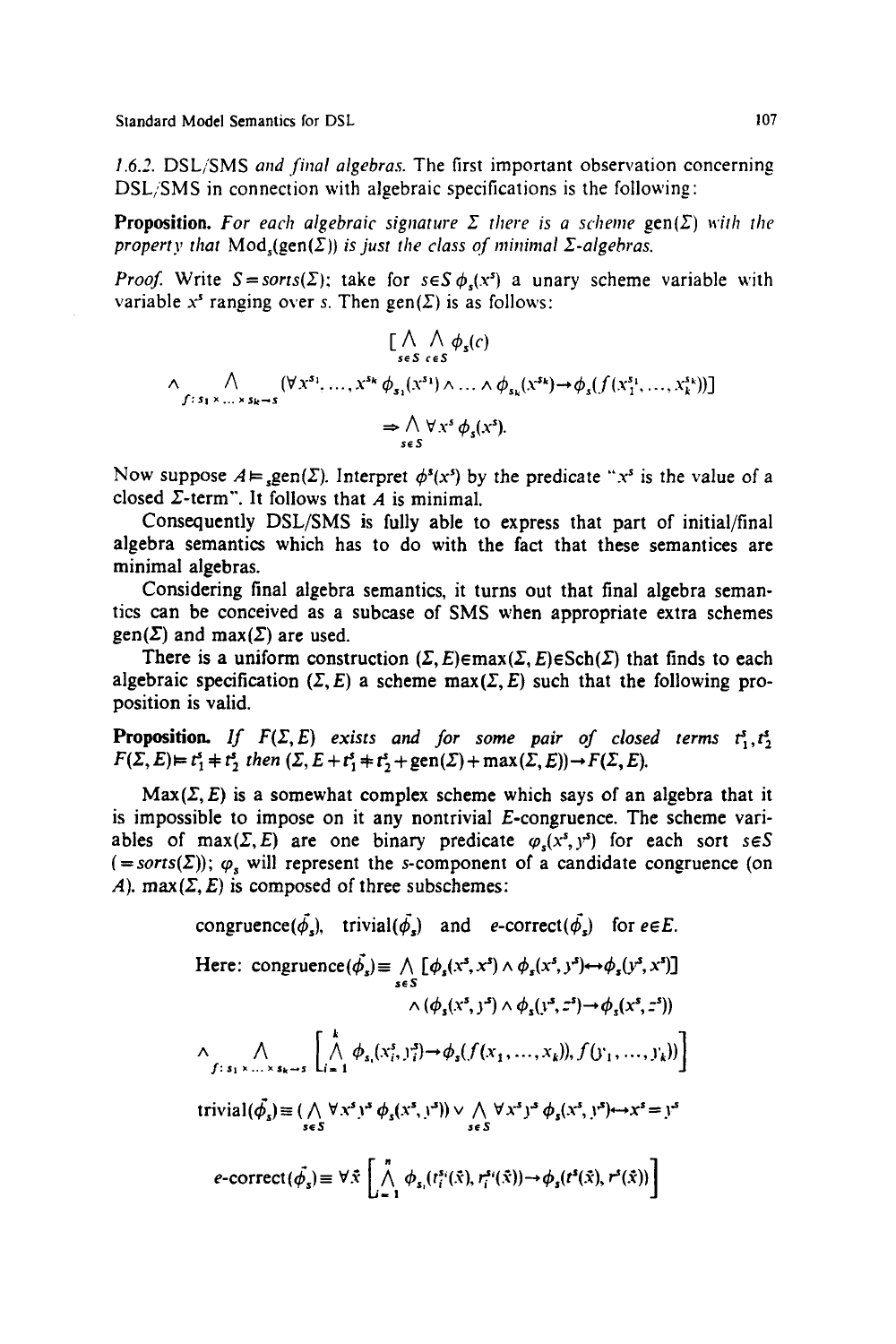108 J.A. Bergstra and J. Terlouw

with  $\bar{x}$  the set of free variables of e:

$$
\bigwedge t_i^{s_1} = r_i^{s_1} \rightarrow t^s = r^s.
$$

Finally max( $\Sigma$ , E) is composed:

$$
\max(\Sigma, E) \equiv \text{congruence}(\phi_s) \land \bigwedge_{e \in E} e\text{-correct}(\phi_s) \to \text{trivial}(\phi_s).
$$

*1.6.3.* DSL/SMS *and initial algebra semantics.* The next step is to consider initial algebra semantics. There is an important subcase to do with computable algebras.

**Proposition.** *If*  $T(\Sigma, E) \cong F(\Sigma, E)$  and for some pair  $t_1^s$ ,  $t_2^s$  of closed  $\Sigma$ -terms  $T(\Sigma, E) \vDash t_1^s \vDash t_2^s$ , then

$$
(\Sigma, E + t_1^s + t_2^s + \text{gen}(\Sigma)) \rightarrow T(\Sigma, E).
$$

*Proof.* Suppose that the initial and final algebra semantics of  $(\Sigma, E)$  coincide (up to isomorphism), and that  $T(\Sigma, E) = t_1^s + t_2^s$ .

Then certainly  $T(\Sigma, E) = E + t_1^s + t_2^s + \text{gen}(\Sigma)$ . Moreover, assume  $A = E$  $+ t<sup>2</sup> + t<sup>3</sup> + \text{gen}(\Sigma)$ , then A is minimal, whence one may choose a congruence = with  $A \cong T_{y,z}$ . Because  $A \models E$ ,  $\equiv$  extends  $\equiv$ <sub>F</sub>. Further, as  $\equiv$  is nontrivial, it is included in  $\equiv^L_{F}$ . Now  $\equiv^L_{F} = \equiv^L_{E}$ , thus  $\equiv^L_{F} = \equiv^L_{F}$  and  $A \cong^L_{F} I_{E/F} = T(L, E)$ .

It was shown in Bergstra and Tucker [4] that each computable algebra A can be specified (using auxiliary functions) with an algebraic specification  $(\Sigma', E')$  such that  $T(\Sigma', E') \cong F(\Sigma', E')$ . This state of affairs implies that the above proposition is by no means vacuous. A kind of converse is also here; if D denotes a finite set of inequalities of closed  $\Sigma$ -terms, and  $(\Sigma, E)$  is a finite algebraic specification, then:

**Proposition.** For any  $A \in \text{Alg}(\Sigma)$ ,  $(\Sigma, E + D + \text{gen}(\Sigma)) \rightarrow A$  implies that A is a com*putable algebra.* 

*Proof.* We derive two implications for closed terms  $t_1, t_2$ 

$$
A = t_1^s = t_2^s \Rightarrow (\Sigma, E) \vdash t_1^s = t_2^s
$$
  

$$
A = t_1^s + t_2^s \Rightarrow (\Sigma, E + D) \vdash t_1^s + t_2^s
$$

As  $\vdash$  is recursively enumerable and both conclusions are mutually exclusive these implications yield an effective decision procedure for  $A = t_1^s = t_2^s$ , the existence of which is a sufficient criterion for A being computable.

Both implications have similar proofs, if suffices to look at no. 1., and to derive  $A=t_1^s+t_2^s$  from  $(\Sigma, E\cup D)$  +  $t_1^s=t_2^s$ . Indeed if  $(\Sigma, E\cup D)$  +  $t_1^s=t_2^s$  the completeness theorem for first order logic implies the existence of a  $\Sigma$ -algebra B with  $B=E\cup D$  and  $B=r_1^*+r_2^*$ . Let C be the minimal  $\Sigma$ -subalgebra of B. Then  $C \in Alg_s(\Sigma, \mathbb{F})$ , thus, using the assumption of this proposition  $C \cong A$ . Consequently  $A = t_1^s + t_2^s$ .

Finally we hit upon the question: how to describe initial algebra semantics in DSL/SMS in a natural manner? At present we see no *solution to this issue*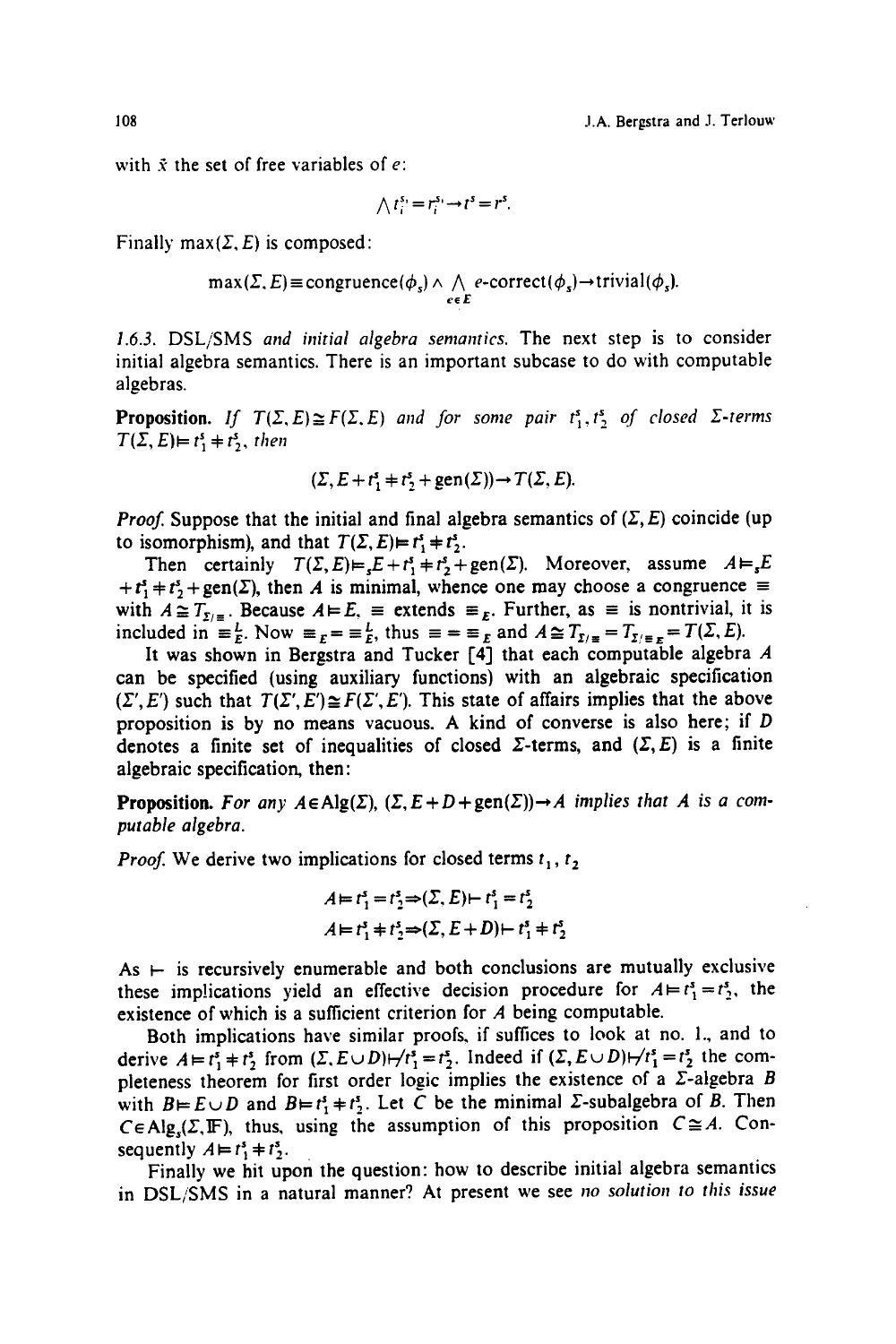other than using initial algebra semantics on top of SMS. The DSL specification  $(\Sigma, E+D+gen(\Sigma))$  suffices for quite some proof theory and if one wishes a unique initial algebra  $T(\Sigma, E) = I \text{Mod}_{\Sigma}(E, E + D + \text{gen}(\Sigma))$  can be singled out by some appropriate operator I.

## **2. Parametrized Data Types**

#### *2.1. Semantics of Parametri-ed Data Types*

In this section we outline an initial segment of a theory of parametrized data types as it could look like from the point of view of DSL/SMS. For conventional theory on this topic we refer to [5-7, 12, 14].

A parametrized data type is given as a mapping

$$
\alpha\colon \text{Mod}_s(\Sigma, \mathbb{F}) \to \text{Mod}(\varDelta)
$$

(with  $\Delta$  a signature extending  $\Sigma$ ). This x must, moreover, satisfy three fundamental requirements:

(ii)  $\alpha(A)$  is an expansion of A.

(ii)  $\alpha(A)$  is generated from |A| by  $\Delta$ ,

(iii) if  $A \cong A'$  then  $\alpha(A) \cong \alpha(A')$ 

(where  $A, A' \in Mod_r(\Sigma, \mathbb{F})$  of course).

Having so defined parametrized data types it is useful to have a notion of isomorphism amongst p.d.t.'s available. We write  $\alpha \cong \alpha'$  if both are mappings:  $Mod_{\epsilon}(\Sigma, \mathbb{F}) \rightarrow Mod(\Delta)$  and for all  $A \in Mod_{\epsilon}(\Sigma, \mathbb{F})$   $\alpha(A) \cong \alpha'(A)$ .

This fixes the semantics of parametrized data types mathematically speaking.

## *2.2. Specifications of Pararnetri:ed Data Types*

A specification for a parametrized data type is a notation  $(\Sigma,\mathbb{F})\rightarrow (\Sigma',\mathbb{F}')_4$ . If  $\Delta = \Sigma'$  it will be omitted.

This specification is well-defined if the following is true:

(i)  $(\Sigma, \mathbb{F}) \subseteq (\Sigma', \mathbb{F}')$ ,

(ii) for each  $A \in Mod_c(\Sigma, \mathbb{F})$  there is an expansion A' of A in Mod<sub>c</sub>( $\Sigma'$ , IF') and this expansion *A'* is unique up to isomorphism,

(iii)  $\Sigma \subseteq \Delta \subseteq \Sigma'$ .

Suppose that  $(\Sigma, \mathbb{F}) \rightarrow (\Sigma', \mathbb{F})$  is well-defined. Given a p.d.t.  $x: Mod_{\mathfrak{c}}(\Sigma, \mathbb{F}) \to Mod(\Delta)$  we say that  $(\Sigma, \mathbb{F}) \to (\Sigma', \mathbb{F})_d$  specifies x if for each  $A \in Mod_{\epsilon}(\Sigma, \mathbb{F})$  there is an expansion A' of A in Mod $_{\epsilon}(\Sigma, \mathbb{F})$  such that  $A'/A \cong \alpha(A)$ .

Thus a specification may involve auxiliary (hidden) functions and sorts. Clearly, if  $x \cong x'$  then a specification for x is also a specification for x'.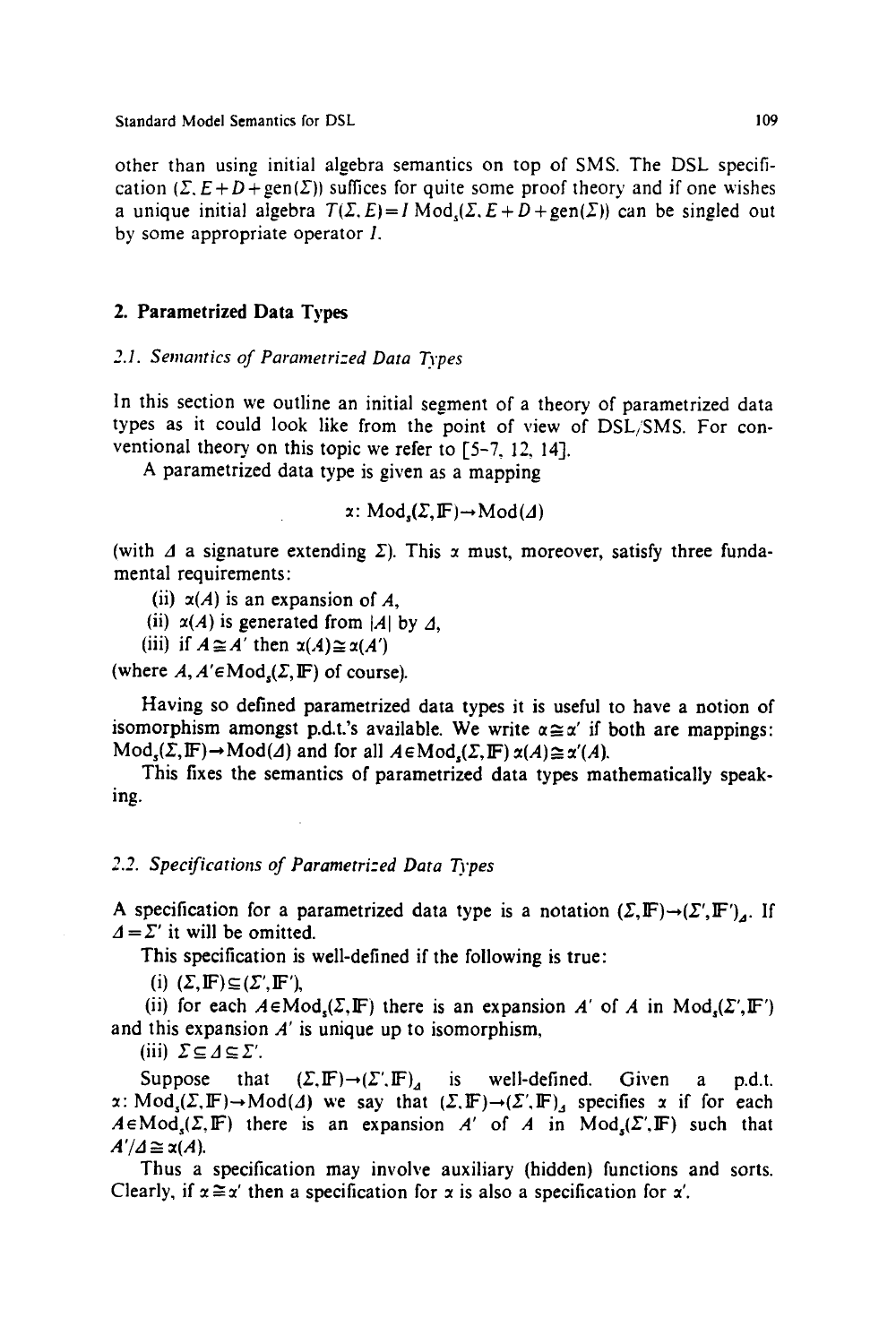*2.3. Examples of Parametrized Data Types* 

2.3.1.  $(\Sigma_A, \mathbb{F}_{FA}) \rightarrow (\Sigma_{SOA}, \mathbb{F}_{SOA})$  specifies the transition of A to 'sets of A'. See notations in 1.5.1, 1.5.6.

2.3.2. Augmenting bounded counters with addition. Let ( $\Sigma_{\rm CO}$ ,  $\mathbb{F}_{\rm BCO}$ ) be as in 1.3.3. Add to  $2_{\text{CO}}$  a function  $+: C \times C \rightarrow C$  thus obtaining  $\Sigma_{\text{COA}}$  and obtain IF<sub>BCOA</sub> as  $\mathbb{P}_{\text{BCO}} \cup \{x + 0 = x, x + S(y) = S(x \cdot y)\}\$ . Then  $(\Sigma_{\text{CO}} \cdot \mathbb{F}_{\text{BCO}}) \rightarrow (\Sigma_{\text{COA}} \cdot \mathbb{F}_{\text{BCOA}})$  specifies the enrichment of abounded counter with addition.

2.3.3. Adding a cardinality function to the system of finite subsets of A. Take  $(\Sigma_{\text{SOA}}, \mathbb{F}_{\text{SOA}})$  as in 1.5.6. Its standard models are just two-sorted structures with one being a domain, the other one containing all finite subsets of the domain.

Now let  $\Sigma_{\text{SOA}}$  be the enrichment of  $\Sigma_{\text{SOA}}$  with I and a function  $\#$ : SOA→I. Take

$$
\mathbb{F}_{\text{SOA}\ast} = \mathbb{F}_{\omega} \cup \mathbb{F}_{\text{SOA}} \cup \{ \# (\emptyset) = 0, \text{INS}(x, X) \ast X \to \# \text{INS}(x, X) = S(\# (X)) \}.
$$

Then  $(\Sigma_{\text{SOA}}, \mathbb{F}_{\text{SOA}}) \rightarrow (\Sigma_{\text{SOA}, *}, \mathbb{F}_{\text{SOA}, *})$  specifies the enrichment with integers and a cardinality function of sets of A.

# **3. WPL: A Program Construction for Local Data Types**

## *3.1. Syntax*

The optimal description of a program language involves an alphabet and a few inductive clauses that construct composed programs from simple ones. The while programs are a nice example of this. The system to be explained here requires some bookkeeping of both syntactic and semantic nature, in order to formulate conditions under which program constructions are allowed.

The specific feature of this program notation is that it allows for the local introduction of extra functions and sorts. This is easily possible due to the flexible specification of parametrized data types in DSL/SMS. As such WPL is an application of our theory. Further many interesting program equivalences result by eliminating local types from programs; this opens an area for experimenting with program equivalence proofs.

The following constructions serve as inductive clauses in a simultaneous definition of: WPL( $\Sigma$ , IF), the WPL programs over ( $\Sigma$ , IF) and FV(T) the free variables of T. Below the precise mechanism is formulated through points  $(i), \ldots, (v).$ 

> $x_i^s:=t^s$  $T_1$ :  $T_2$ while **b do T od if** *b* then  $T_1$  else  $T_2$  fi new  $x^3 = t^5$ ; T end  $\textbf{local} (\Sigma', \mathbb{F}')$  on  $(\Sigma, \mathbb{F})$ ; T end

assignment composition iteration conditional branch new variable block local type block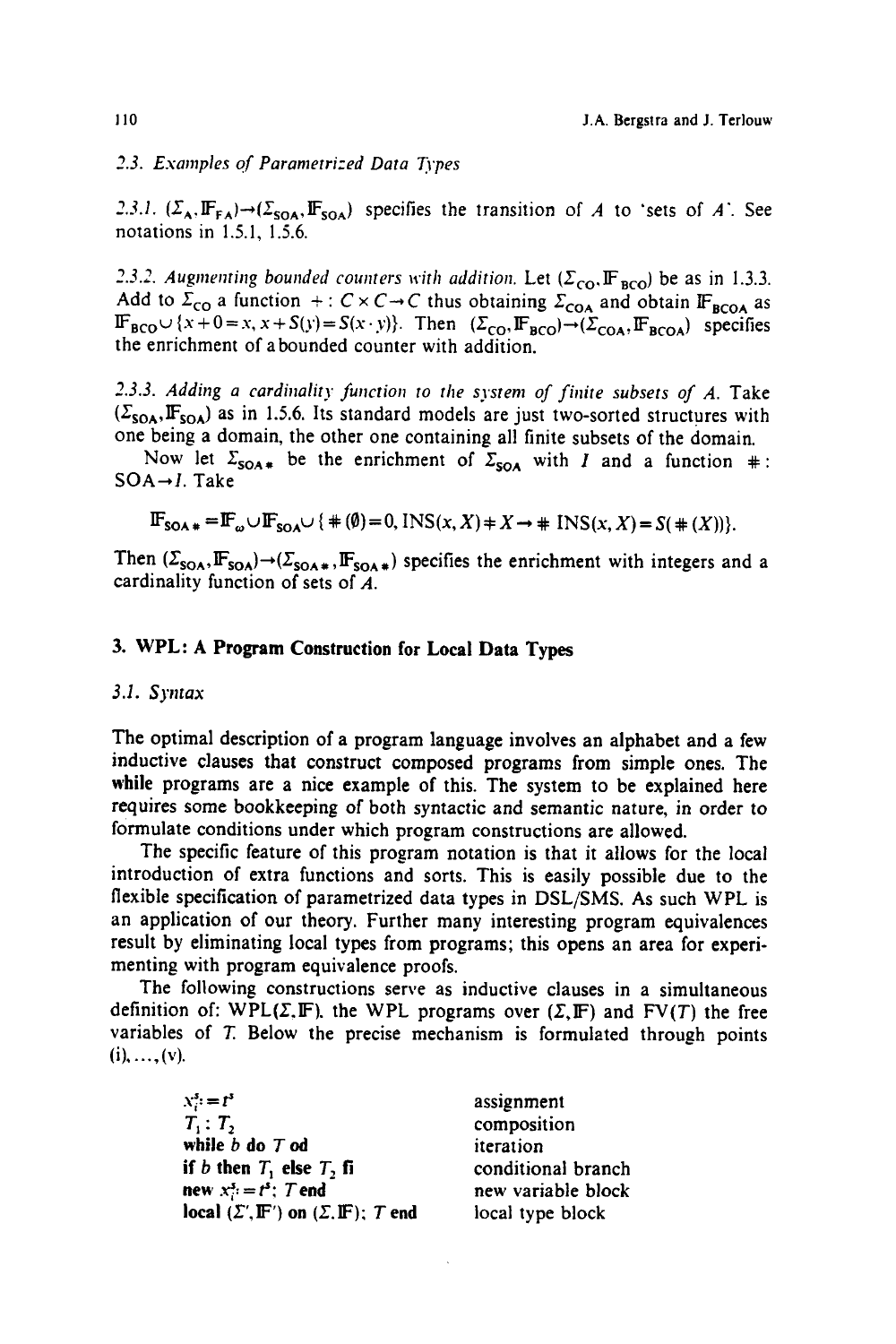(i) if sesorts( $\Sigma$ ),  $t^s \in \text{Ter}_s(\Sigma)$  then  $x_i^s = t^s \in \text{WPL}(\Sigma, \mathbb{F})$ , for each  $\mathbb{F} \subseteq \text{Sch}(\Sigma)$ .

 $FV(x_i^s = t^s) = FV(t^s) \cup \{x_i^s\}.$ 

(ii) if  $T_i \in \text{WPL}(\Sigma_i, \mathbb{F}_i)$ ,  $i = 1, 2$  then  $T_1 : T_2 \in \text{WPL}(\Sigma_1 \cup \Sigma_2, \mathbb{F}_1 \cup \mathbb{F}_2)$ ;

 $FV(T, : T_2) = FV(T_1) \cup FV(T_2)$ 

(iii) similarly, if b is a quantifier free assertion in Ass( $\Sigma$ ) and  $T \in WPL(\Sigma, \mathbb{F})$ ,

FV (while b do T od) =  $FV(b) \cup FV(T)$ .

 $(iv)$  similar to  $(ii)$  and  $(iii)$  for the conditional branch,

(v) if  $T \in \text{WPL}(\Sigma, \mathbb{F})$ ,  $s \in \text{sorts}(\Sigma)$ ,  $t^s \in \text{Ter}_s(\Sigma)$  and  $x^s \notin \text{FV}(t^s)$  then new  $x^s \in t^s$ ; T end  $\in$  WPL( $\Sigma$ , IF) and its free variables are FV(T)-{x<sup>3</sup>},

(vi) for the local type block construct to be applicable it is required that:

(1)  $T \in WPL(\Sigma', \mathbb{F}'),$ 

(2) FV(T) contains no variables for sorts in sorts( $\Sigma'$ ) - sorts( $\Sigma$ ),

(3)  $(\Sigma, \mathbb{F}) \rightarrow (\Sigma', \mathbb{F}')$  is a well-defined parametrized data type specification.

The resulting program is in  $WPL(\Sigma, \mathbb{F})$  and its free variables coincide with those of T.

#### *3.2. Semantics*

The semantics of WPL will be defined 'pointwise', per program, specification and structure, in an operational way. Assume as data for this definition to be given the following:

- (i) a specification  $(\Sigma, \mathbb{F})$ ,
- (ii) a program  $T \in WPL(\Sigma, \mathbb{F})$ ,
- (iii) a structure  $A \in Mod_{n}(\Sigma, \mathbb{F})$ ,
- (iv) a listing  $(x_1^{s_1},...,x_{i_k}^{s_k})$  of variables, including the variables in  $FV(T)$ ,
- (v)  $\sigma$ : a notation for  $(s_1, i_1, \ldots, s_k, i_k)$ .

Given these data there is a function

$$
\mathcal{M}_{\mathcal{A}}^{\sigma}(T)\colon A_{s_1}\times\ldots\times A_{s_k}\to A_{s_1}\times\ldots\times A_{s_k}.
$$

The definition of the  $\mathcal{M}_4(T)$  follows an inductive pattern along the construction of T. Except for the block rules the clauses for this induction are entirely standard and not repeated here.

The semantics of the new variable block is defined according the dynamic scope, and the local type block construct requires some detailed comments.

Let  $\sigma$  be a listing for  $T'$  with

$$
T' = \text{local}(\Sigma', \mathbb{F}')
$$
 on  $(\Sigma, \mathbb{F})$ ;  $T \text{ end} \in \text{WPL}(\Sigma, \mathbb{F})$ .

Given  $A \in Mod_{\mathfrak{c}}(\Sigma, \mathbb{F})$  find an expansion  $A^*$  of A to a structure in Mod $_{\mathfrak{c}}(\Sigma', \mathbb{F}').$ Because  $\sigma$  is a listing for T as well  $\mathcal{M}_{A}^{\sigma}(T)$  is well-defined. Take

$$
\mathscr{M}_{A}^{\sigma}(T')=\mathscr{M}_{A^{\bullet}}^{\sigma}(T).
$$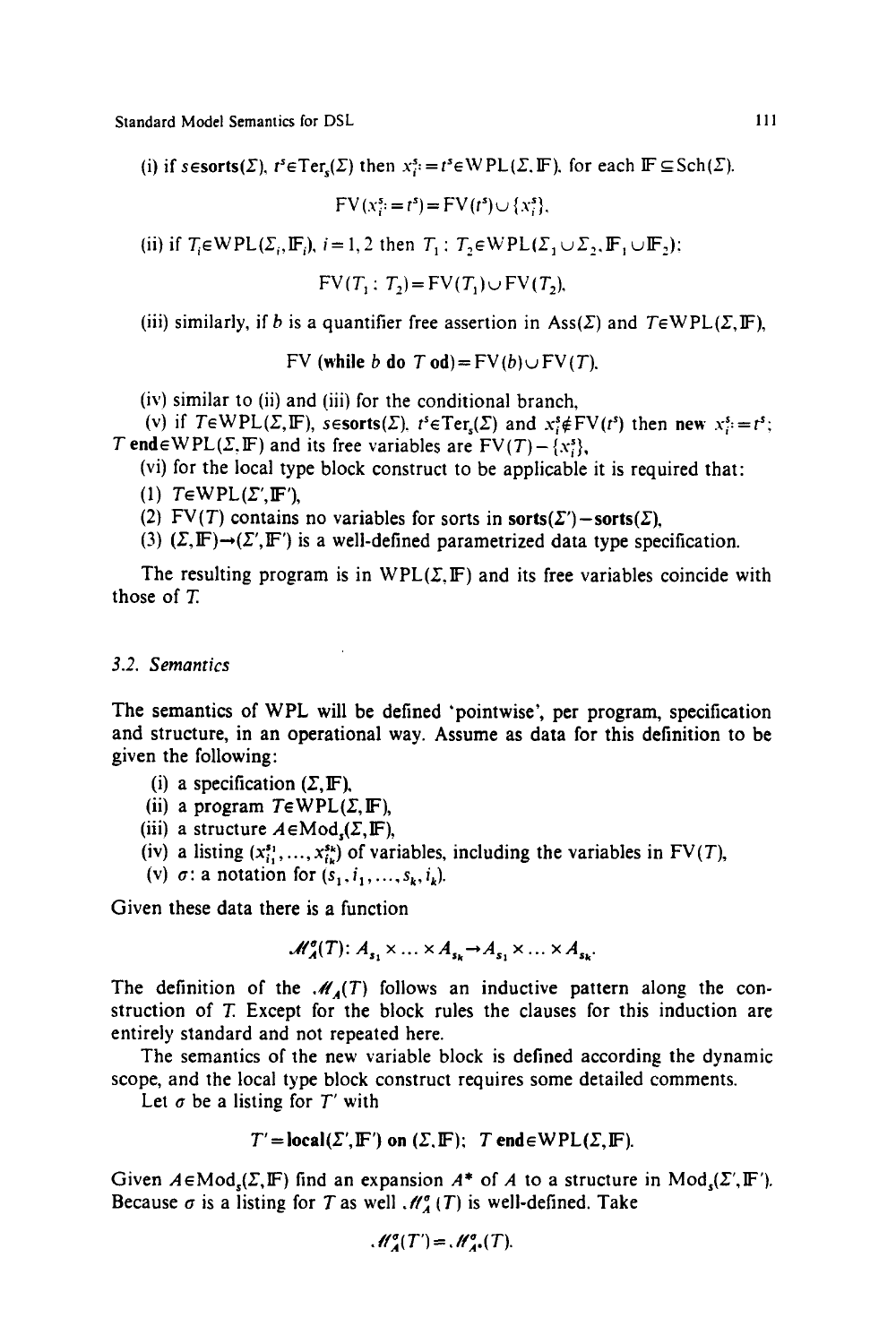It is not hard to see that  $\mathcal{M}_{\mathcal{A}}^{\sigma}(T')$  defined this way is independent of a particular choice of  $A^*$  (all choices are isomorphic).

## *3.3. Examples*

*3.3.I. Addition of integers* 

```
T: z:=x;new h = 0:
       while h + ydo z: = S(z)h: S(h)od 
  end
```
TEWPL( $\Sigma_{\omega}$ , IF<sub> $\omega$ </sub>). T adds x and y placing the result in z and leaves x, y unaffected.

With  $(\Sigma_{\omega/+},\mathbf{F}_{\omega/+})$  as in 1.5.2. observe that

$$
(\Sigma_{\omega}, \mathbb{F}_{\omega}) \rightarrow (\Sigma_{\omega/+, \cdot}, \mathbb{F}_{\omega/+, \cdot})
$$

is a well-defined specification. The following program *T'* is equivalent to T:

T: local  $(\mathcal{L}_{m+1}, \mathbb{F}_{m+1})$  on  $(\mathcal{L}_{m}, \mathbb{F}_{m})$ ;  $x = x + y$ end

*3.3.2. List searching.* The datatype LOA, lists over A is given by a specification  $(\Sigma_{\text{LOA}}, \mathbf{F}_{\text{LOA}}).$ 

```
\Sigma_{\text{LOA}}: sorts: I, A, LOA.
             functions: S: I \rightarrow I, VAL: LOA \times I \rightarrow Aconstants: a \in A, 0 \in I.
   \mathbb{F}_{\text{LOA}}: \mathbb{F}_\omega \cup \{\forall z^{LOA}, w^{LOA}(\forall x^i \text{VAL}(z^{LOA}, x^l) = \text{VAL}(w^{LOA}, x^l) \rightarrow z^{LOA} = w^{LOA})\}.
```
 $Mod_s(\Sigma_{\text{LOA}},\mathbb{F}_{\text{LOA}})$  contains all three-sorted structures (w, A, LOA, S, VAL, 0, a) with  $(\omega, s, 0)$  isomorphic to the integers, A a nonempty set and LOA a collection of functions:  $\omega \rightarrow A$ , with VAL(x, x) = x(x) for  $\alpha \in A$ .

We are interested in a program  $T \in WPL(\Sigma_{LOA},\mathbb{F}_{LOA})$  with free variable x<sup>1</sup> and  $X^{LOA}$  that should compute the following partial function  $\psi: I \times LOA \rightarrow I$  $\times$  LOA:  $\psi(x, X) = (x', X)$  with x' the smallest  $i \in \omega$  such that for some  $j \in \omega$   $j < i$  $VAL(X, i) = VAL(X, j).$ 

The straightforward solution is:

```
new z=0: x_i = S(0);
    while VAL(X, z) + VAL(X, x)do ::=0: x: =S(x):
        while VAL(X, z) = VAL(X, x) \wedge x = S(z)do z: = S(z)od 
    od 
end
```

$$
112 \\
$$